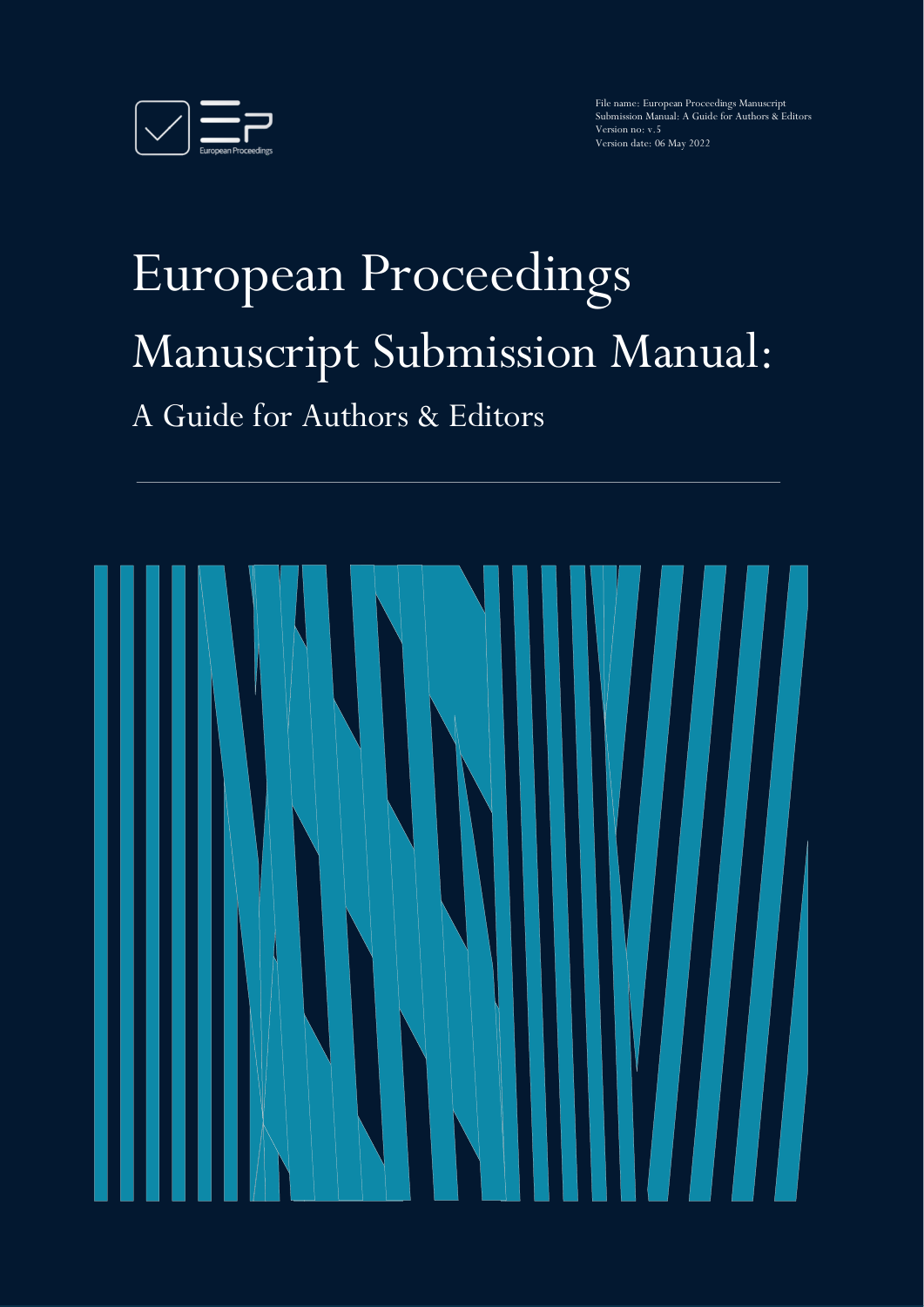

# **TABLE OF CONTENTS**

| 1.               |  |
|------------------|--|
| 2.               |  |
| 3.               |  |
| 3.1.             |  |
| 3.2.             |  |
| 3.3.             |  |
| 3.4.             |  |
| 3.5.             |  |
| 3.6.             |  |
| 3.7.             |  |
| 3.8.             |  |
| 3.9.             |  |
| $\overline{4}$ . |  |
| 4.1.             |  |
| 4.2.             |  |
| 4.3.             |  |
| 5.               |  |
| 5.1.             |  |
| 5.1.1.           |  |
| 5.1.2.           |  |
| 5.1.3.           |  |
| 5.1.4.           |  |
| 5.1.5.           |  |
| 5.1.6.           |  |
| 5.1.7.           |  |
| 5.2.             |  |
| 5.2.1.           |  |
| 5.2.2.           |  |
| 5.2.3.           |  |
| 5.2.4.           |  |
| 6.               |  |
| 6.1.             |  |
| 6.2.             |  |
| 6.2.1.           |  |
| 6.2.2.           |  |
| 7.               |  |
| 7.1.             |  |
|                  |  |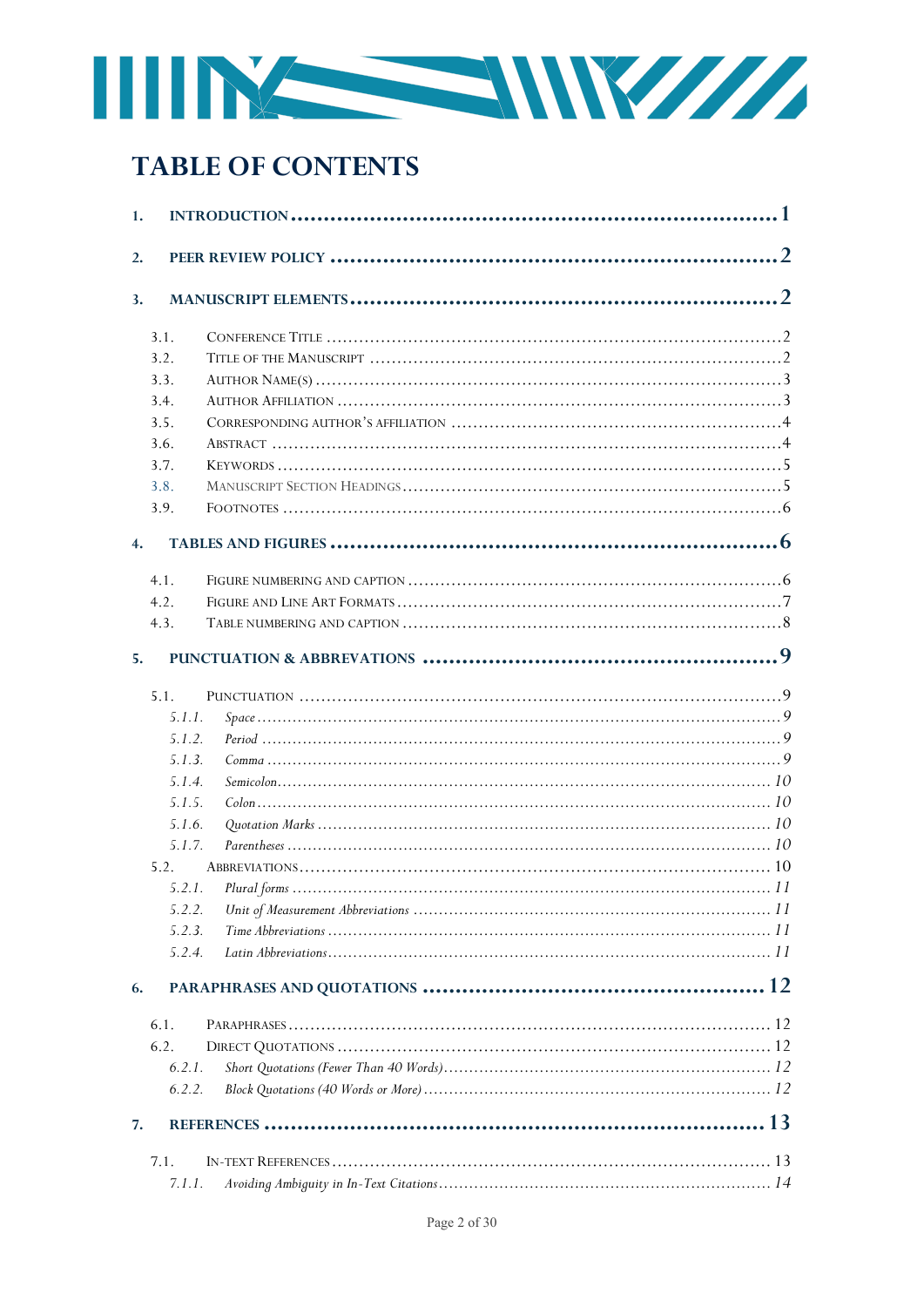|    | 7.2  |  |
|----|------|--|
|    | 7.3. |  |
|    | 7.4  |  |
| 8. |      |  |
|    | 8.1  |  |
|    | 8.2. |  |
|    | 8.3. |  |
|    | 8.4. |  |
|    | 8.5. |  |
| 9. |      |  |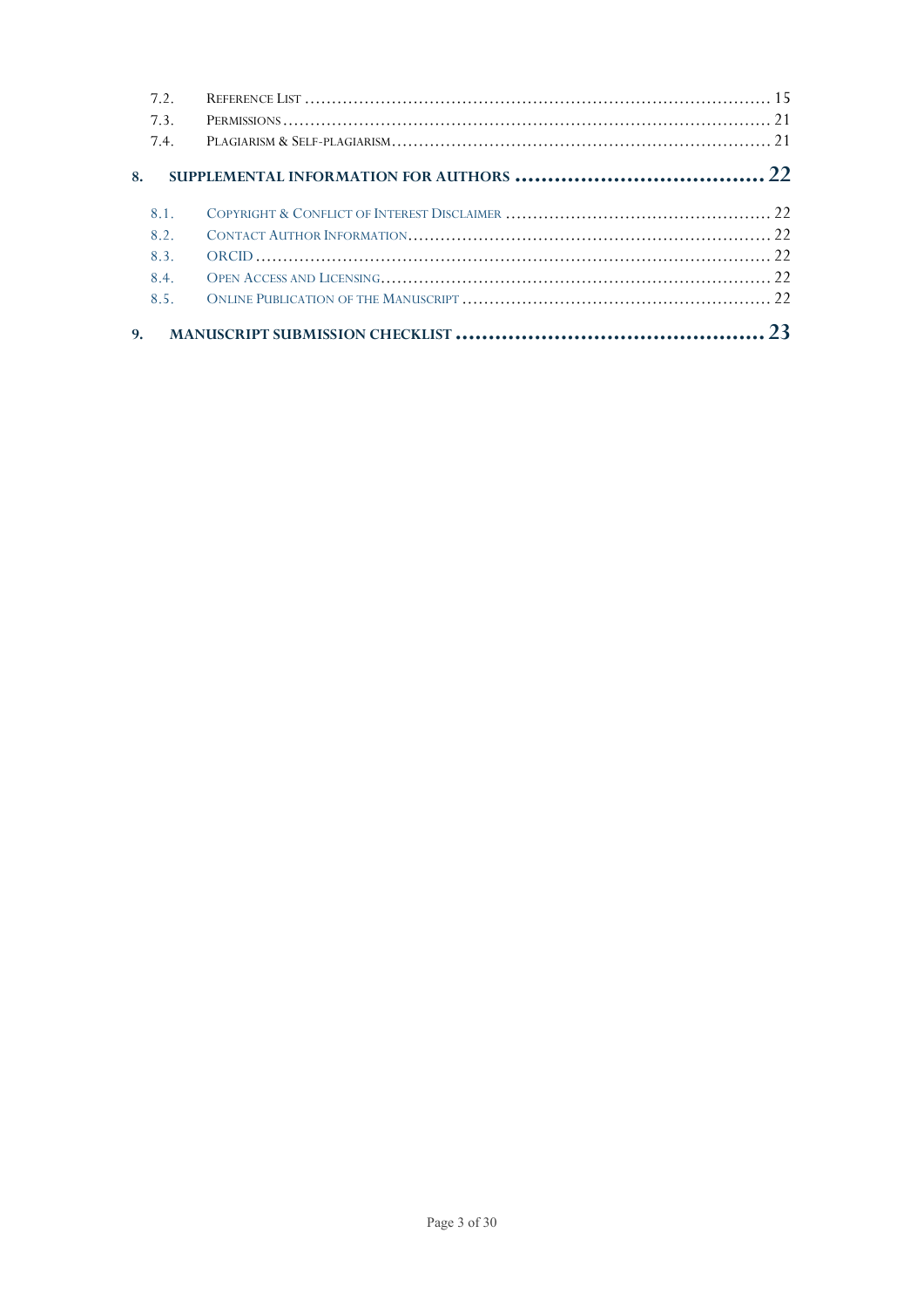

# **FOREWORD**

Dear Authors & Editors,

European Proceedings (EPr) is the publication platform for the proceedings of all the conferences offered under the auspices of [European Publisher,](https://www.europeanpublisher.com/en/) based in the UK. EPr is committed to Open Access (OA) publishing for our entire stable of publications in order to facilitate the rapid dessimination and development of all research areas, and make scientific works available and accessible to everyone without financial, legal, or technical constraints.

Through this proceedings, we provide an opportunity for researchers, academics, and practitioners working in various areas of interest and research fields to disseminate their work to a more extensive audience. We aim to enable members of academic communities to attain their goals of gaining new knowledge and skills, and enriching their academic experiences while interacting and sharing research findings with colleagues from a range of disciplines.

We specialise in publishing full-text conference proceedings in dedicated high-quality journals and proceedings series. Our peer-reviewed conference proceedings include but are not limited to the following range of research areas: social and behavioural sciences, computers and technology, finance and business, education, health, life sciences, psychology, physical sciences, engineering, and the humanities.

We are pleased that our collaboration will add value to the work undertaken by the wider academic community.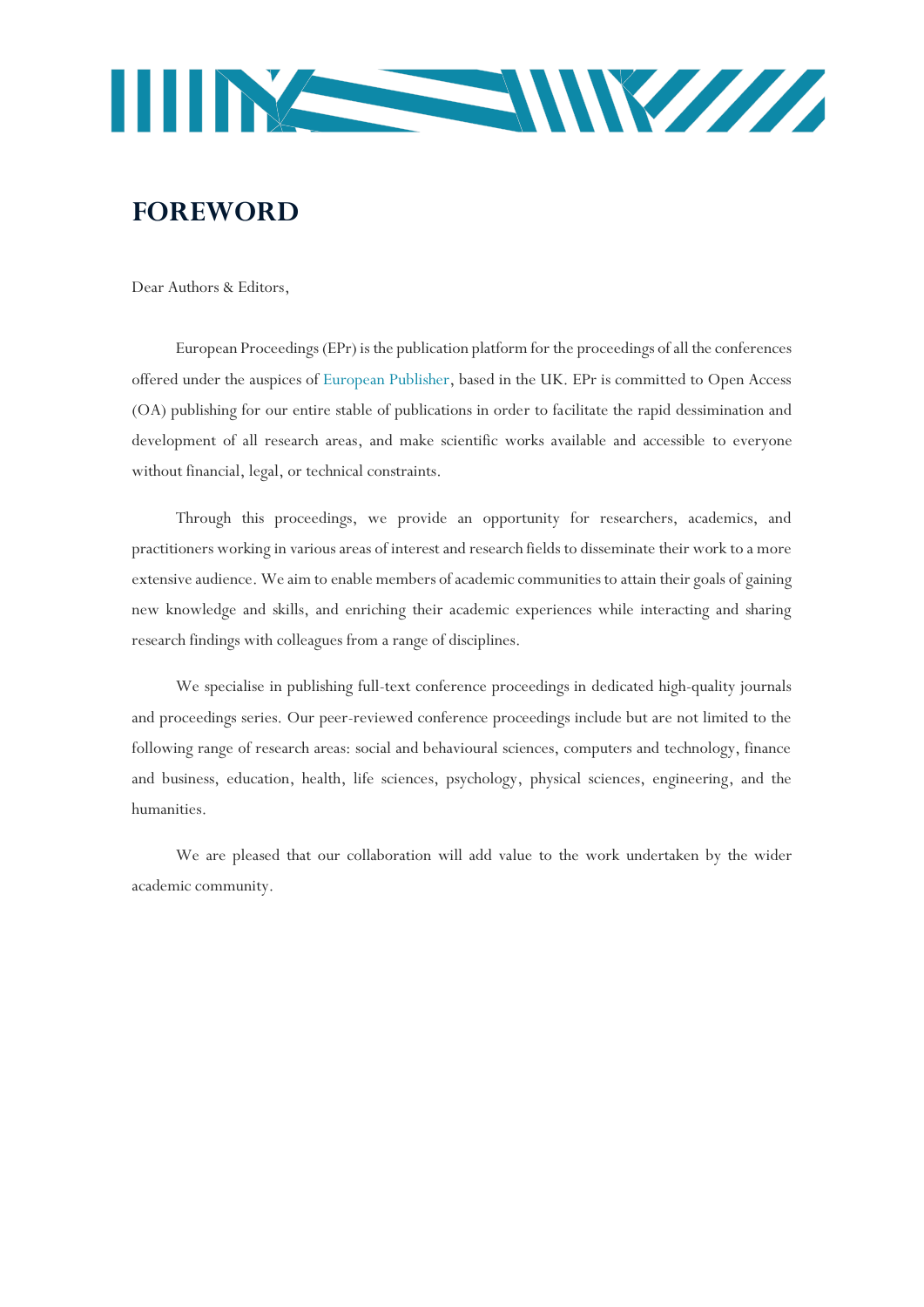# <span id="page-4-0"></span>**1. INTRODUCTION**

This manual will guide you on how to prepare and submit your manuscript to th[e European](https://www.europeanproceedings.com/book-series)  [Proceedings \(EPr\) Series.](https://www.europeanproceedings.com/book-series)

The the manuscript must be submitted as an  $MS$  Doc(x) file. The entire the manuscript (except the first page) must be 1.5-spaced in 10 points Times New Roman. Each paragraph must be indented 1 inch from the left margin.

The manuscript elements include:

- (a) The first page which bears the title of the manuscript, the names of the author/s, full institutional addresses for each author, and the e-mail for correspondence. (chec[k pages 2-](#page-5-0) [3](#page-5-0) for further details)
- (b) An abstract of 150-250 words. (check [page 4](#page-7-1) for further details)
- (c) Keywords between 3-5. (check [page 4](#page-8-0) for further details)
- (d) The manuscript should contain these headings; *Required:* Introduction, research methods, results/findings, conclusion, references *Optional***:** Acknowledgments, and appendix.
- (e) The word limit for manuscripts submitted for consideration to EPr is 5000 words (not including the abstract, reference list, figures, or tables)
- (f) Each table and/or figure must be embedded into the the manuscript, have a caption, and listed sequentially in the text. (check [page 6-8](#page-9-1) for further details)
- (g) Footnotes should be represented by superscript numbers in the main text and listed at the end of the page. ….
- (h) All references should be listed alphabetically, with the majority being current works (within 5 years of date of publication). All references should be cited both in-text and in the reference list. (check [pages 13-21](#page-16-0) for further details)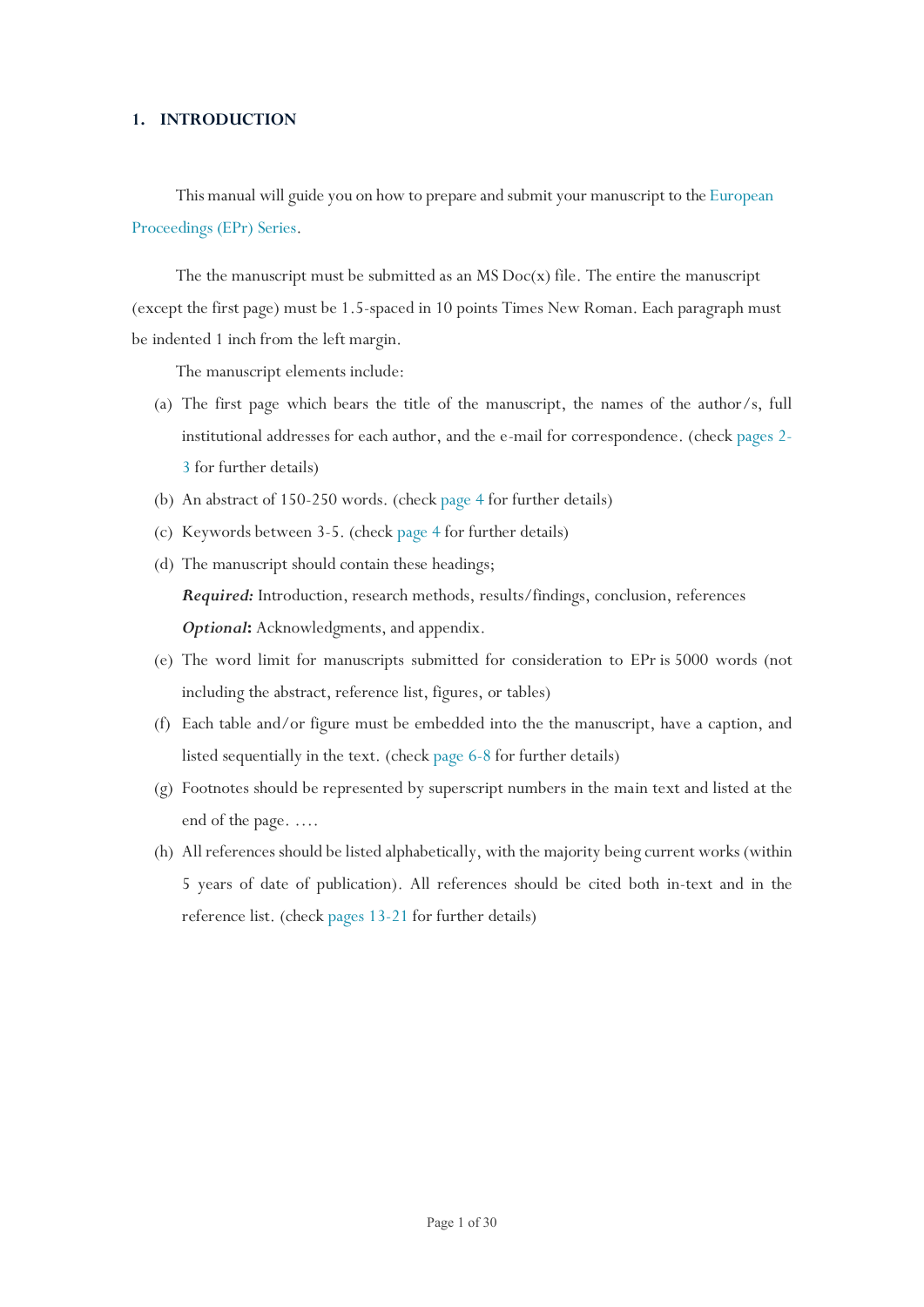# <span id="page-5-0"></span>**2. PEER REVIEW POLICY**

EPr Series publish manuscripts that have undergone either a single-blind or a double-blind review process at least by two referees. The organisers/volume editors are responsible for the choice of the peer review process for each proceedings.

By signing our publishing agreement, organisers/volume editors are deemed to have accepted that the peer review process will be carried out in accordance with EPr's [Ethical Policy](https://www.europeanpublisher.com/en/view/policy-ethical) and Peer Review [Policy](https://www.europeanpublisher.com/en/view/policy-peer-review) which are outlined below.

Organisers/volume editors may use any conference manuscript management system for the peer review process of submitted manuscripts. Organisers/volume editors should follow international peer review standards by adhering to EPr's [Ethical Policy.](https://www.europeanpublisher.com/en/view/policy-ethical) The submitted manuscripts go through a peer review process managed by the conference's own programme committee and external reviewers -when neededselected by organisers/volume editors. EPr holds the right to request peer review reports at any time.

Detailed information on the organising/programme committee and reviewers can be found in the Frontmatter of each Proceedings.

# <span id="page-5-1"></span>**3. MANUSCRIPT ELEMENTS**

#### <span id="page-5-2"></span>**3.1. Conference Title**

The acronym of the conference preceeds the full title of the conference. Author/s will receive the manuscript template prepared with the conference details.

#### *For example:*

#### **WUT 2020**

**X International Conference "Word, Utterance, Text: Cognitive, Pragmatic and Cultural Aspects"**

#### <span id="page-5-3"></span>**3.2. Title of the Manuscript**

- Bold, uppercase, centered
- TNR, 14 points
- 1.15 line spacing
- 12 words or fewer, depending on the discipline. Titles that exceed the limit will require the permission of the volume editors.
- Do not use a period at the end of the title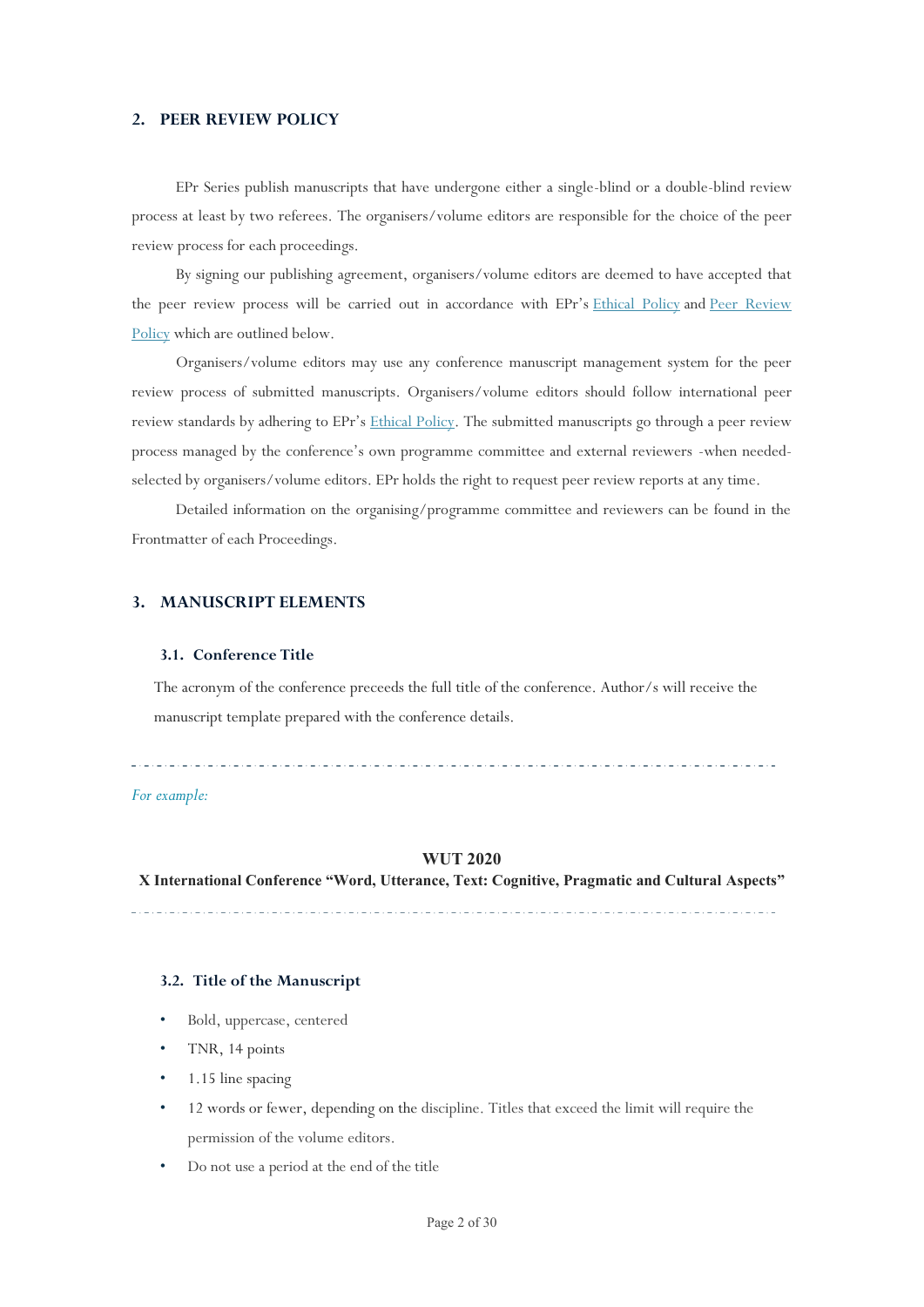- Avoid the use of abbreviations unless they include the name of a group that is best known by its acronym, for example WHO
- A good title should clearly but concisely describe the topic, highlighting the problem and the method as far as possible

# *For example:*

# **THE MANUSCRIPT SUBMISSION MANUAL: A GUIDE FOR AUTHORS & EDITORS**

<span id="page-6-0"></span>**3.3. Author Name(s)**

- Title case, names in full, seperated by comma, centered
- TNR, 11 points
- 1.15 line spacing
- List the names of all authors in order of contribution
- Write the names of the authors in full (first name, initial of middle name(s), last name)
- Exclude titles (Dr., Prof.) or degrees (PhD, MSc)
- Do not use "and"/"&" between last two authors
- Affix lower-case superscript letters to indicate affiliations for each author
- Affix an asterisk to denote the corresponding author

# *For example:*

Ann-Katrin Sward (a)\*, Don Klinger (b), Tapio Toivanen (c)

# \*Corresponding author

# <span id="page-6-1"></span>**3.4. Author Affiliation**

- TNR, 9 points
- Lower-case, centered
- 1.15 line spacing
- List department, institution, city, (if US, state), country, e-mail (optional), and ORCID iD.
- Exclude post box number and ZIP code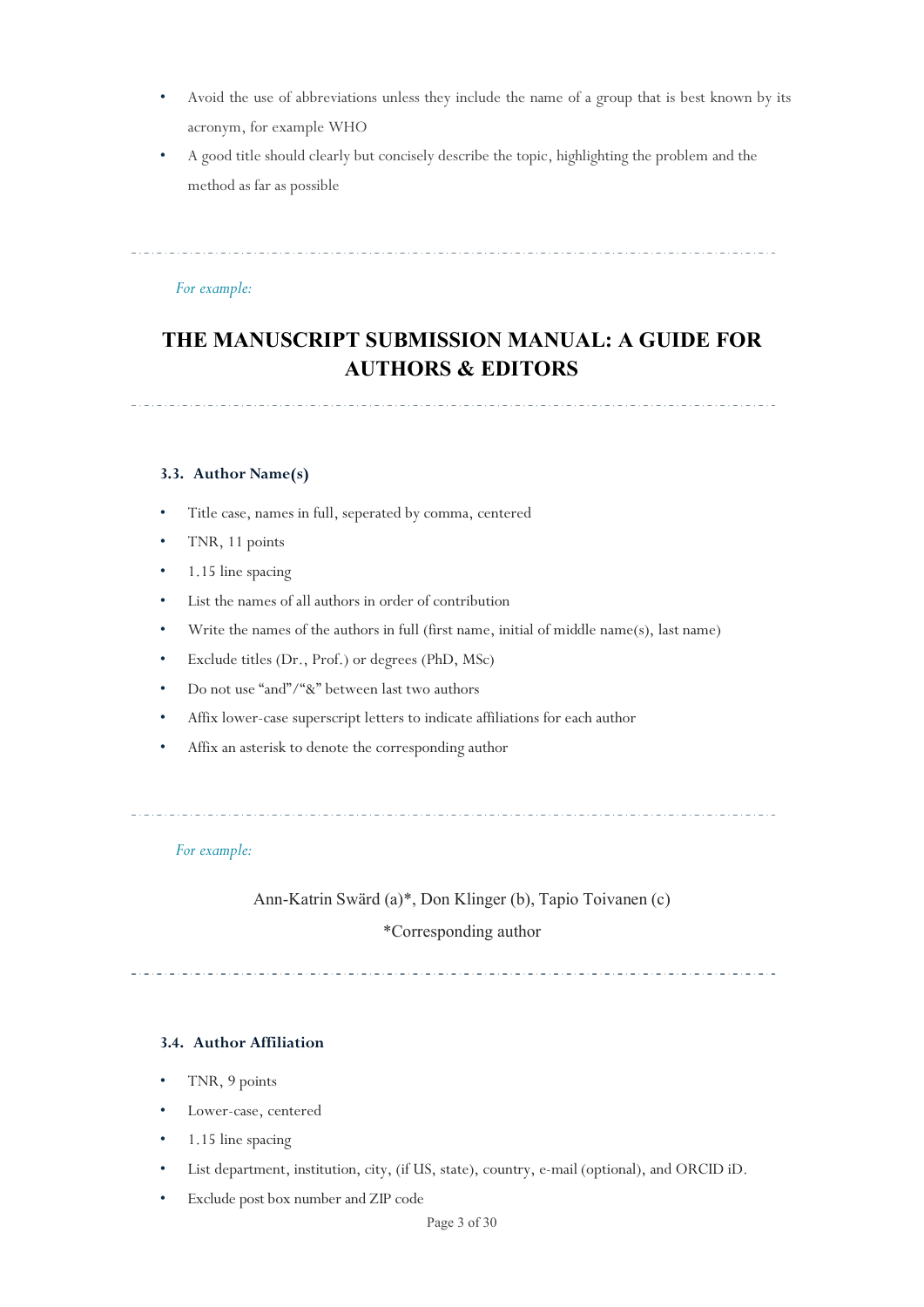- Affix an asterisk to denote the corresponding author's affiliation
- Affix letter for each author before the affiliation of the respective author
- Affixing the ORCID is strongly recommended

. . . . . . . . . . . . . . . . 

# *For example:*

# Ann-Katrin Sward (a)\*, Don Klinger (b), Tapio Toivanen (c)

# \*Corresponding author

(a) School of Education and Communication, Jönköping University, Jönköping, Sweden,  $xxx@$ ju.se, ORCID iD (b) A206 Duncan McArthur Hall, Faculty of Education, Queen's University Kingston, Ontario, Canada,

[yyy@queensu.ca,](mailto:yyy@queensu.ca) ORCID

(c) Department of Teacher Education, University of Helsinki, Helsinki, Finland, [zzz@helsinki.fi,](mailto:zzz@helsinki.fi) ORCID

# <span id="page-7-0"></span>**3.5. Corresponding author's affiliation**

- List department, institution, city, (if US, state), country, e-mail (\***required**), and ORCID iD.
- Exclude phone and fax numbers
- Do not separate the email with a hyphen
- Affixing the ORCID is strongly recommended

# *For example:*

(a) School of Education and Communication, Jönköping University, P.O. Box 1026, SE-551 11 Jönköping, Sweden [A.S@hlk.hj.se,](mailto:A.S@hlk.hj.se) ORCID

# <span id="page-7-1"></span>**3.6. Abstract**

- TNR, 10 points
- Aligned left, not indented
- 1.3 line spacing
- Abstract should range between 150 250 words
- The abstract should be presented as a single paragraph and briefly summarize the goals, methods, and new results presented in the manuscript
- Reference citations are not allowed
- Abbreviations are allowed (Define the abbreviation or/and acronym on the first occurrence in brackets, followed by the abbreviation for future occurences)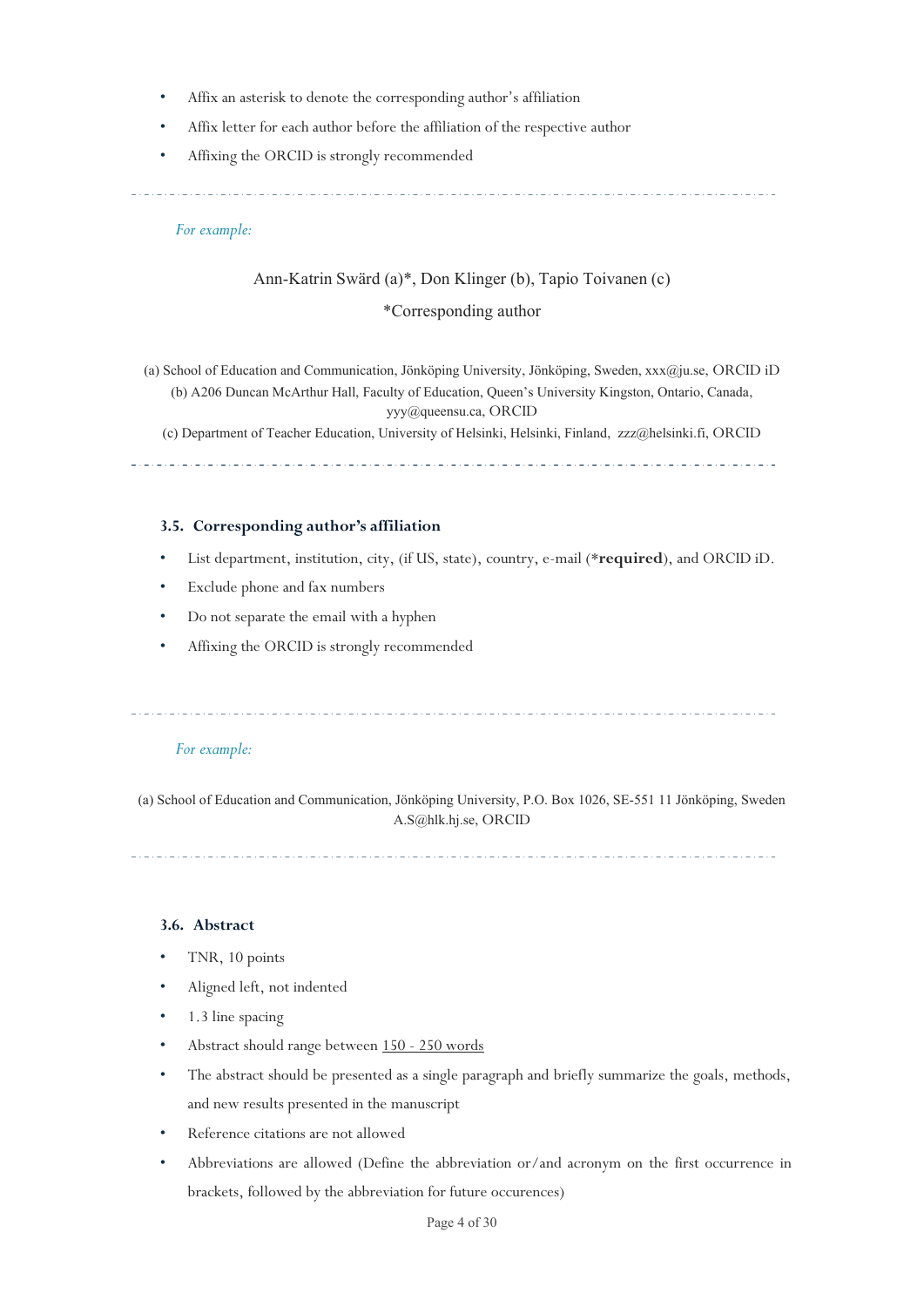# <span id="page-8-0"></span>**3.7. Keywords**

- TNR, 8 points, *Italic*
- $\frac{1}{2}$  inch indented (regular paragraph)
- Begin each keyword with uppercase, list in alphabetical order, separated by a comma, no period at end
- Placement: Under abstract
- Include 3 5 words, phrases, or acronyms as keywords
- Internationally understood abbreviations are allowed

# *For example:*

*Keywords:* Entrepreneurship education, entrepreneurial teaching, entrepreneurial university

. <u>. . . . . . . . . . . . . . . . . .</u> . .

# <span id="page-8-1"></span>**3.8. Manuscript Section Headings**

The manuscript content should be presented in numbered sections and subsections, where

applicable. Authors should

- avoid only one subsection heading within a section
- label all section headings with Arabic numerals and and subsections with decimal system
- use lowercase for the following (except if it is the first word in a section/subsection) (i.e.,

conjunctions and prepositions of three letters or fewer)

- o conjunctions (e.g., "and," "as," "but")
- o articles ("a," "an," "the")
- o prepositions (e.g., "as," "at," "by," "for," "in," "of")
- o capitalize "is", "are" and "be" (because they are verbs) and "with" (as it has four letters)
- use EP-Heading 1 for only one level of heading.
- use EP-Heading 1 and EP-Heading 2 for two levels of headings.
- use EP-Heading 1, EP-Heading 2, and EP-Heading 3 and so on for three or more levels of headings (see Figure 1 below).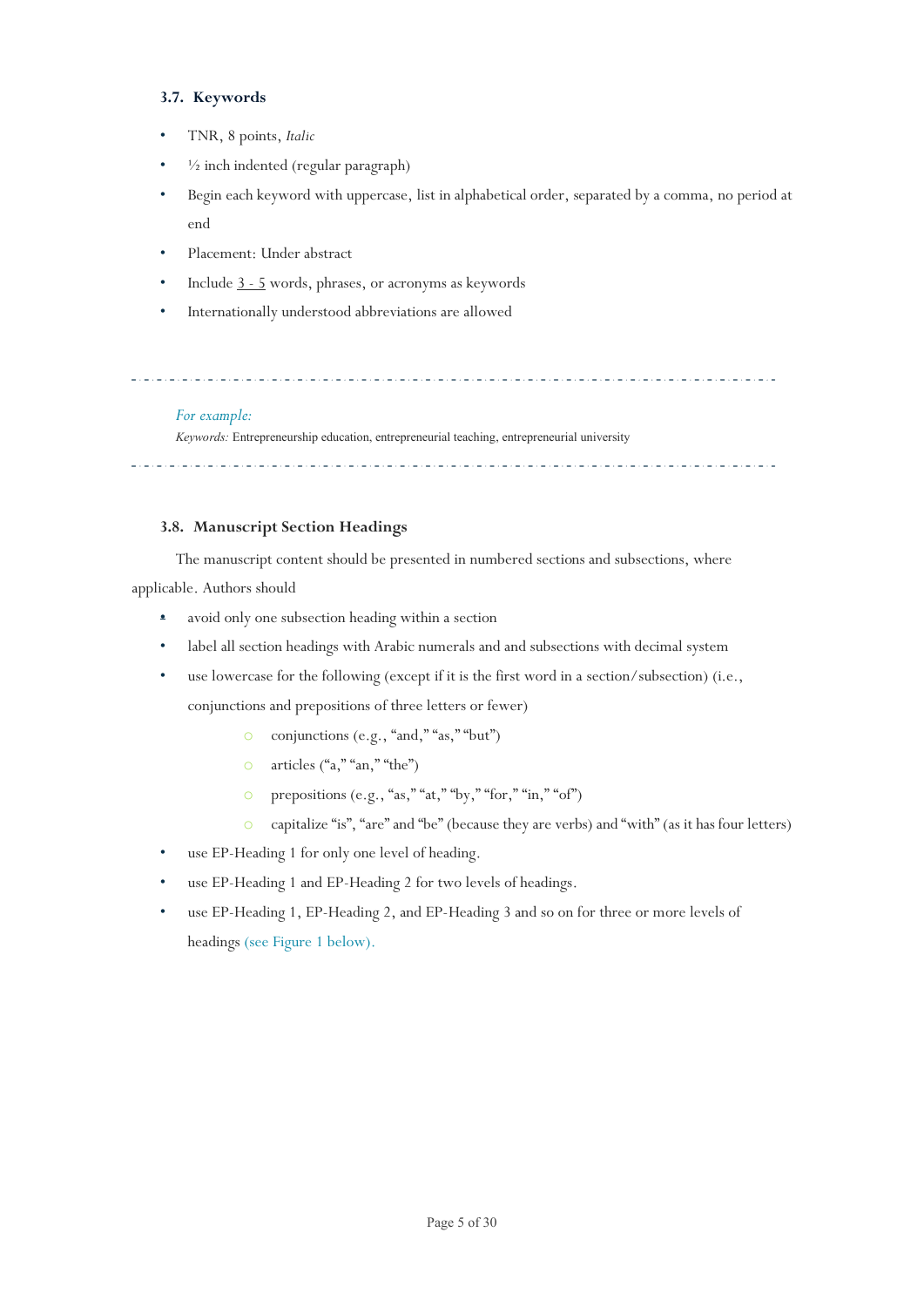| Acrobat $\bigcirc$ Tell me<br>Draw<br>References<br>Mailings<br>Review<br>View<br>Design<br>Layout<br>Insert<br>Home                                                                                                                                                                                                                                                                                                               |                           | <b>Comments</b><br>A Share                                                               |
|------------------------------------------------------------------------------------------------------------------------------------------------------------------------------------------------------------------------------------------------------------------------------------------------------------------------------------------------------------------------------------------------------------------------------------|---------------------------|------------------------------------------------------------------------------------------|
| ▽ A^ A^   Aa ▽   Ao   狂 ▽ 狂 ▽ 短 ▽   亞 亜<br>$21$ T<br>Times New v<br>10<br>AaBbCcDdEe<br>AaBbCcDdEe<br><b>AaBbCcDdI</b><br>AsBbCcDdEe<br>$\mathbb{L} \times \Rightarrow x, x^2 \mid \mathbb{A} \times \mathbb{L} \times \mathbb{A} \times \mid \exists \exists \exists \exists \exists \exists \exists x \mid \exists \circ \neg \forall \neg \forall x \exists x$<br>EP-Break<br>EP-Affiliations<br>EP-Authors<br>EP-Abstract<br>B | Styles<br>Dictate<br>Pane | Sensitivity<br>Request<br>Create and Share<br>Signatures                                 |
| きょうちょうぎょうきょうきょうぎょうきょうきょうきょうき<br>10<br>11                                                                                                                                                                                                                                                                                                                                                                                           |                           | <b>Styles</b><br>$\circ$                                                                 |
| of the Organizing Committee of the conference<br>eISSN: 2357-1330                                                                                                                                                                                                                                                                                                                                                                  |                           |                                                                                          |
| <b>Introduction</b>                                                                                                                                                                                                                                                                                                                                                                                                                |                           | Current style:<br>EP-Paragraph text + Line spacing: 1,5 lines<br>New Style<br>Select All |
| Please replace this text with context of your paper. Spelling in APA Style papers should conform to                                                                                                                                                                                                                                                                                                                                |                           |                                                                                          |
| the Merriam-Webster.com Dictionary (https://www.merriam-webster.com). The default font for this                                                                                                                                                                                                                                                                                                                                    |                           | Apply a style:<br><b>GET AUGUST LINES</b>                                                |
| template is Times New Roman.                                                                                                                                                                                                                                                                                                                                                                                                       |                           | Figure 1. EP-Figure no                                                                   |
| Home>Styles Pane>Choose predefined EP styles                                                                                                                                                                                                                                                                                                                                                                                       |                           | EP.Footer                                                                                |
| 1.1. Heading Level 2                                                                                                                                                                                                                                                                                                                                                                                                               |                           | 1. EP-Heading Level 1                                                                    |
|                                                                                                                                                                                                                                                                                                                                                                                                                                    |                           | 1.1. EP-Heading Level 2                                                                  |
| Please replace this text with context of your paper.                                                                                                                                                                                                                                                                                                                                                                               |                           | 1.1.1. EP-Heading Level 3                                                                |
|                                                                                                                                                                                                                                                                                                                                                                                                                                    |                           | <b>EP-Manuscript Title</b>                                                               |
| 1.2. Heading Level 2                                                                                                                                                                                                                                                                                                                                                                                                               |                           | EP-Paragraph text                                                                        |
|                                                                                                                                                                                                                                                                                                                                                                                                                                    |                           | <b>EP-Ref. Header</b>                                                                    |
| Please replace this text with context of your paper.                                                                                                                                                                                                                                                                                                                                                                               |                           | EP-Reference List                                                                        |
|                                                                                                                                                                                                                                                                                                                                                                                                                                    |                           |                                                                                          |
| 1.2.1. Heading Level 3                                                                                                                                                                                                                                                                                                                                                                                                             |                           | List: Recommended                                                                        |
| Please replace this text with context of your paper.                                                                                                                                                                                                                                                                                                                                                                               |                           | Show styles guides<br>Show direct formatting guides                                      |
|                                                                                                                                                                                                                                                                                                                                                                                                                                    |                           |                                                                                          |

Figure 1. European Proceedings Manuscript Section & Subsection Headers

# <span id="page-9-0"></span>**3.9. Footnotes**

- TNR, 10 points, 1.15 line spacing.
- Use superscript numbers to represent text footnotes.

# *For example:*

<sup>1</sup>This is an Open Access article distributed under the terms of the Creative Commons Attribution-Noncommercial 4.0 Unported License, permitting all non-commercial use, distribution, and reproduction in any medium, provided the original work is properly cited.

# <span id="page-9-1"></span>**4. TABLES AND FIGURES**

# <span id="page-9-2"></span>**4.1. Figure numbering and caption**

- TNR, 10 points, centered, sentence case
- Do not use a period at the end of the caption
- Place the caption below each figure/line art, centred
- Number figures sequentially according to their appearance within the manuscript text
- Cite each figure within the article text (e.g., see Figure 1)
- Use lowercase letters to indicate parts of figures (a), (b), (c)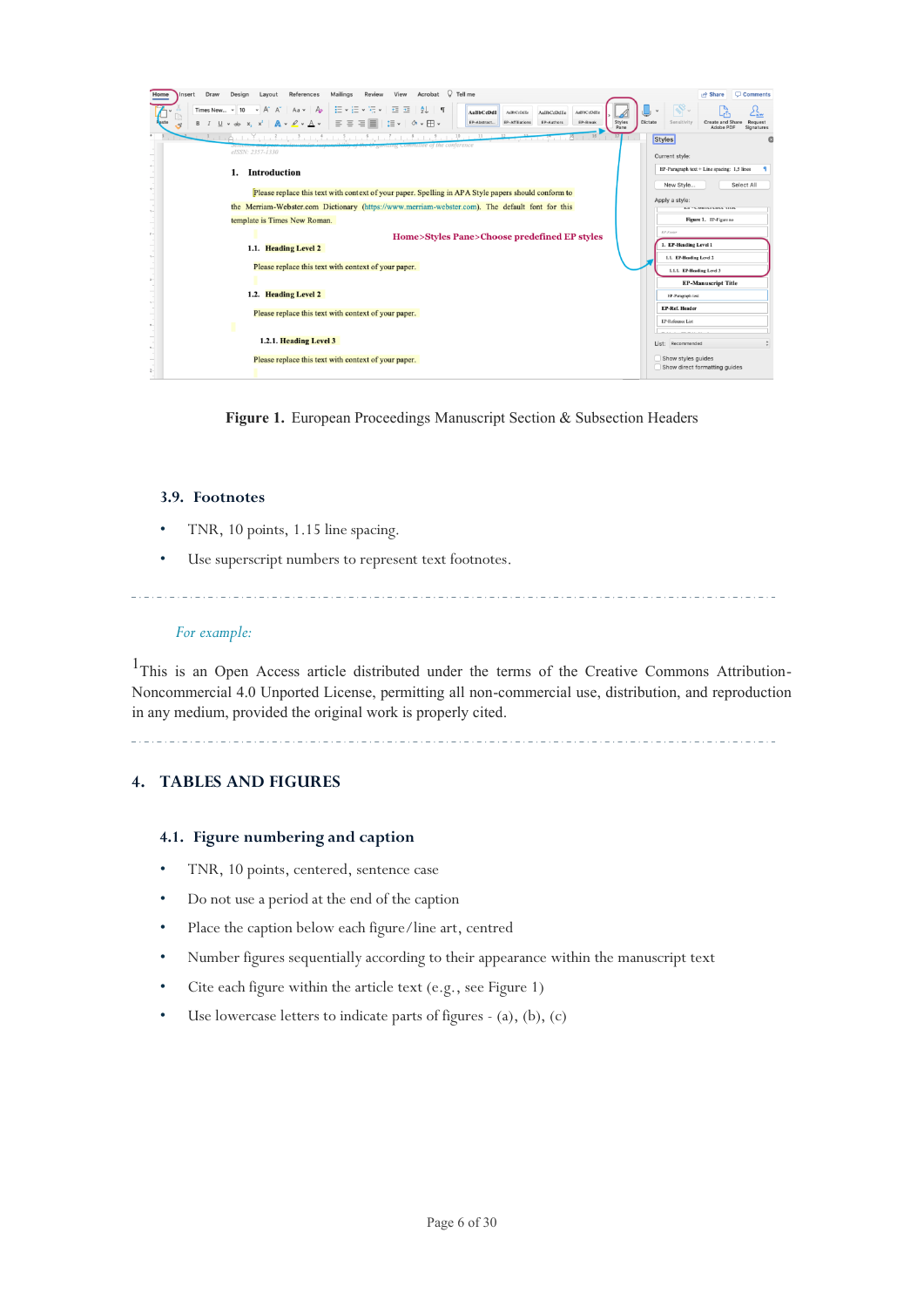# *For example I:*



Figure 2. Percentage of participation in NFE in 1997 in the context of its growth rate

#### *For example II:*



**Figure 3.** (a) & (b) Setting of experiment of sonic levitation

# <span id="page-10-0"></span>**4.2. Figure and Line Art Formats**

- Embed figures and line arts into the text
- Lettering in a figure/line art should not be smaller than 8 points or larger than 14 points
- Image resolution preferably should be 300 dpi
- Line art resolution preferably should be 600 dpi
- Each figure/image file should be less than 10 MB
- The width of each figure/image should be within 70-150 mm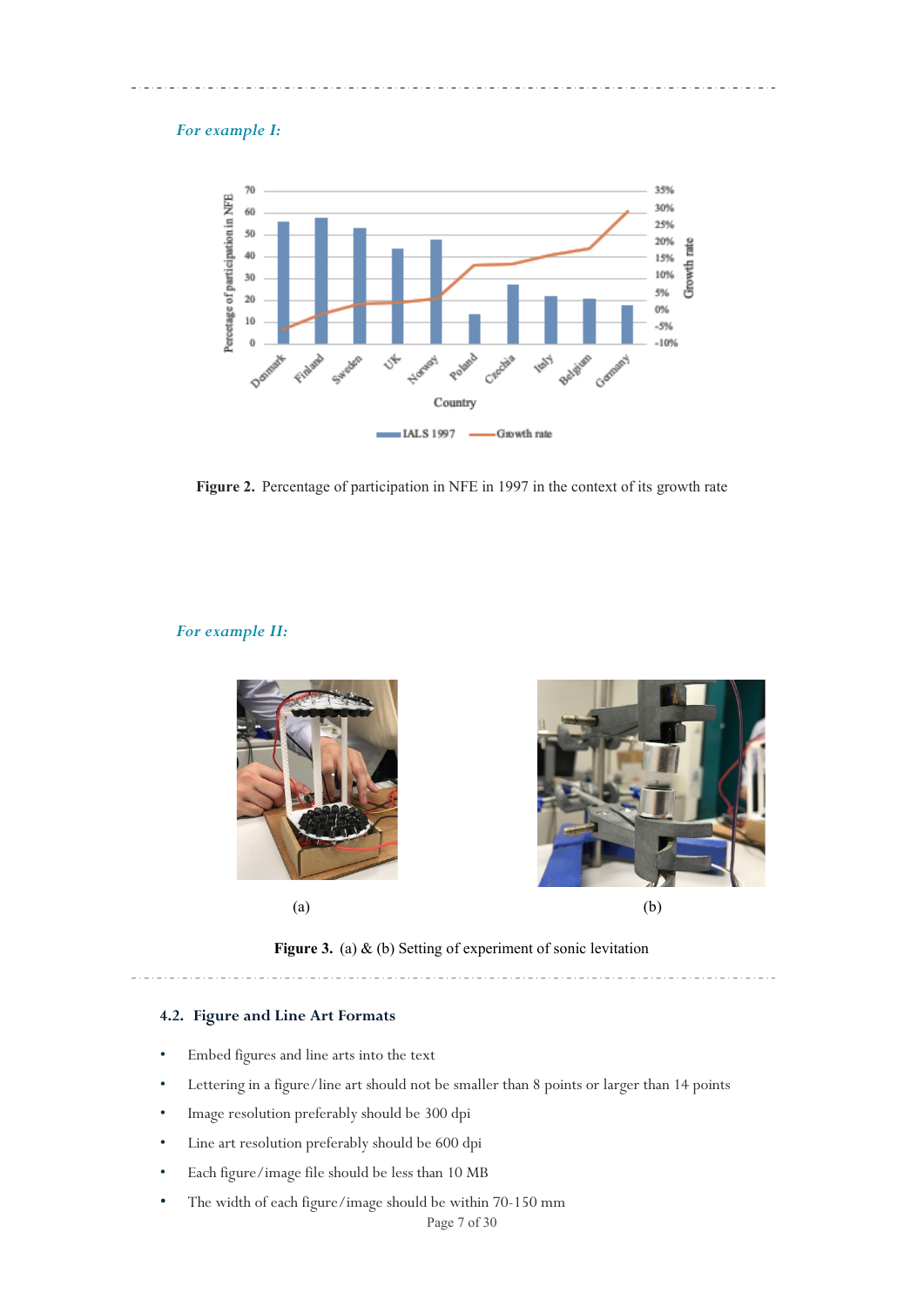# <span id="page-11-0"></span>**4.3. Table numbering and caption**

- TNR, 10 points, left aligned, sentence case
- No period at end
- Place caption upon table
- Embed tables into the text
- Number tables sequentially according to their appearance in the text
- Ensure that each table is cited within the manuscript text (e.g., see Table 1)
- Avoid excessive formatting, such as the use of colour and shading
- Use superscript letters to represent table footnotes.  $(^{a, b, c})$
- Use "Note: SD: Standard deviation, Note: Significant at the 0.01 level." to define the abbreviations or general notes used in the table
- Use standard EP table format

For more information on tables, please see the APA 7<sup>th</sup> edition Style [website.](https://apastyle.apa.org/style-grammar-guidelines/tables-figures/basic-table-setup)

#### *For example:*

**Table 1.** Results of Curve-Fitting Analysis Examining the Time Course of Fixations to the Target

| Logistic parameter                       | 9-year-olds |           | 16-year-olds |           | t(40) | $\boldsymbol{D}$ | Cohen's d |
|------------------------------------------|-------------|-----------|--------------|-----------|-------|------------------|-----------|
|                                          | M           | <b>SD</b> | M            | <b>SD</b> |       |                  |           |
| Maximum asymptote,<br>proportion         | .843        | .135      | 877          | .082      | 0.951 | .347             | 0.302     |
| Crossover, in ms                         | 759         | 87        | 694          | 42        | 2.877 | .006             | 0.840     |
| Slope, as change in<br>proportion per ms | .001        | .0002     | .002         | .0002     | 2.635 | .012             | 2.078     |

*Note.* For each subject, the logistic function was fit to target fixations separately. The maximum asymptote is the asymptotic degree of looking at the end of the time course of fixations. The crossover point is the point in time the function crosses the midway point between peak and baseline. The slope represents the rate of change in the function measured at the crossover. Mean parameter values for each of the analyses are shown for the 9-year-olds ( $n = 24$ ) and 16-year-olds ( $n = 18$ ), as well as the results of *t* tests (assuming unequal variance) comparing the parameter estimates between the two ages.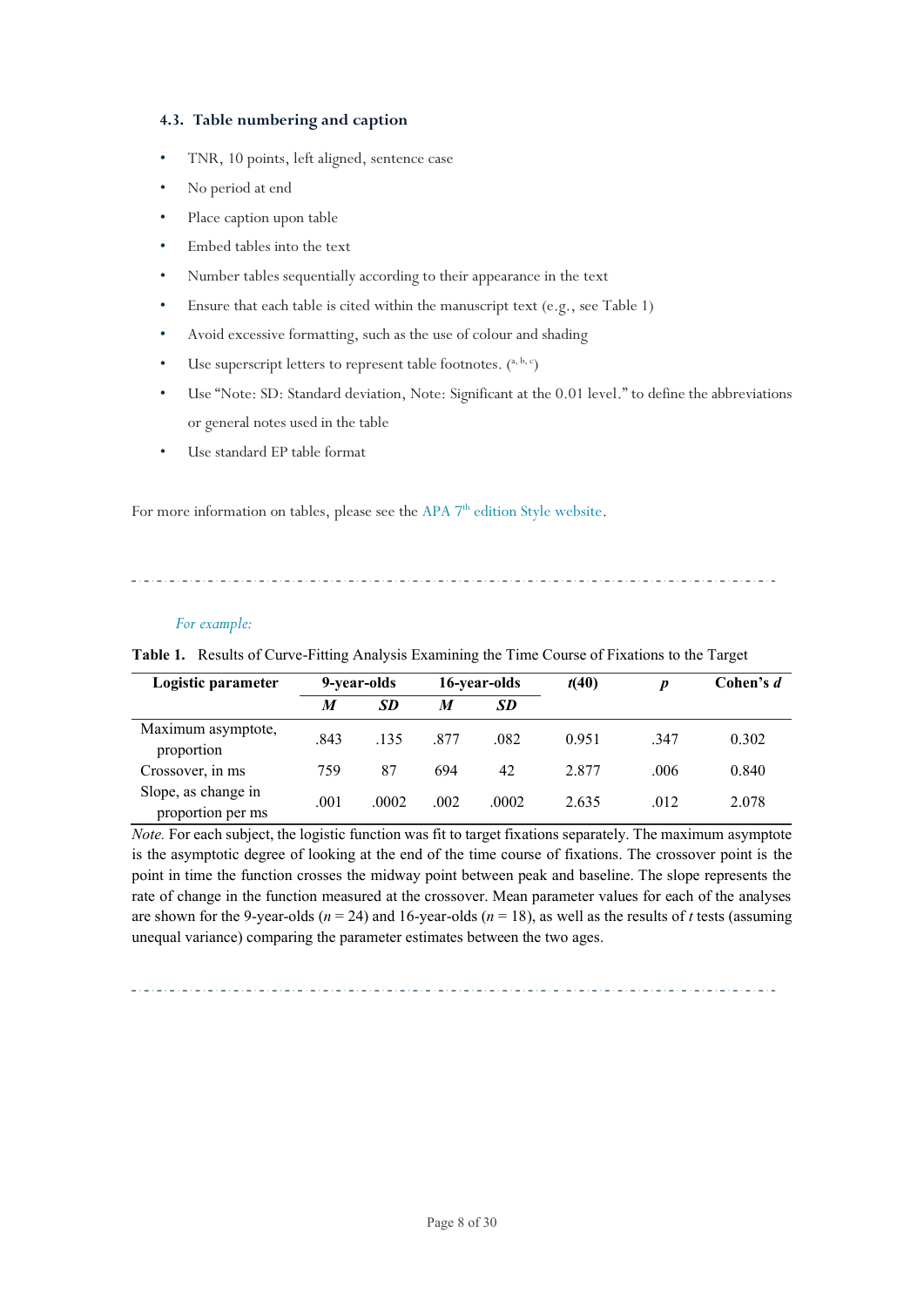# <span id="page-12-0"></span>**5. PUNCTUATION & ABBREVATIONS**

# <span id="page-12-1"></span>**5.1. Punctuation**

# <span id="page-12-2"></span>*5.1.1. Space*

# Use one space after the following:

• commas, colons, and semicolons, periods or other punctuation marks at the end of a sentence

The semicolon was introduced into modern type by an Italian printer around 1566. But one space after since it's actually the same symbol as the ancient Greek question mark, it's older than comma the colon (:), which first appears around 1450. Don't mix the two up. A colon introduces something: usually a list, sometimes a statement. A semicolon separates one space after two independent but related clauses; it may also replace the comma to separate items semicolon in a complicated list, (Merriam-Webster, n.d.) one space after period

• periods following initials in names (J. F. Kennedy)

# <span id="page-12-3"></span>*5.1.2. Period*

one space

after colon

Use one space after the following:

- after initials in names (Bazerman, M. H.)
- in Latin abbreviations (a.m., e.g., p.m., vs.)
- in reference abbreviations (4th ed., p. 4)

#### Do not use periods in the following cases:

- in capital letter abbreviations and acronyms (APA, FDA)
- measurement abbreviations (cm, hr, kg, min)
- after DOIs or URLs

# <span id="page-12-4"></span>*5.1.3. Comma*

#### Use a comma in the following cases:

- Use comma between elements in a series of three or more items. (school, college, and university)
- to set off the year in parenthetical in-text citations (McNamara, 2019)

#### Do not use a comma in the following cases:

• to separate parts of measurement (e.g., 12 years 5 months)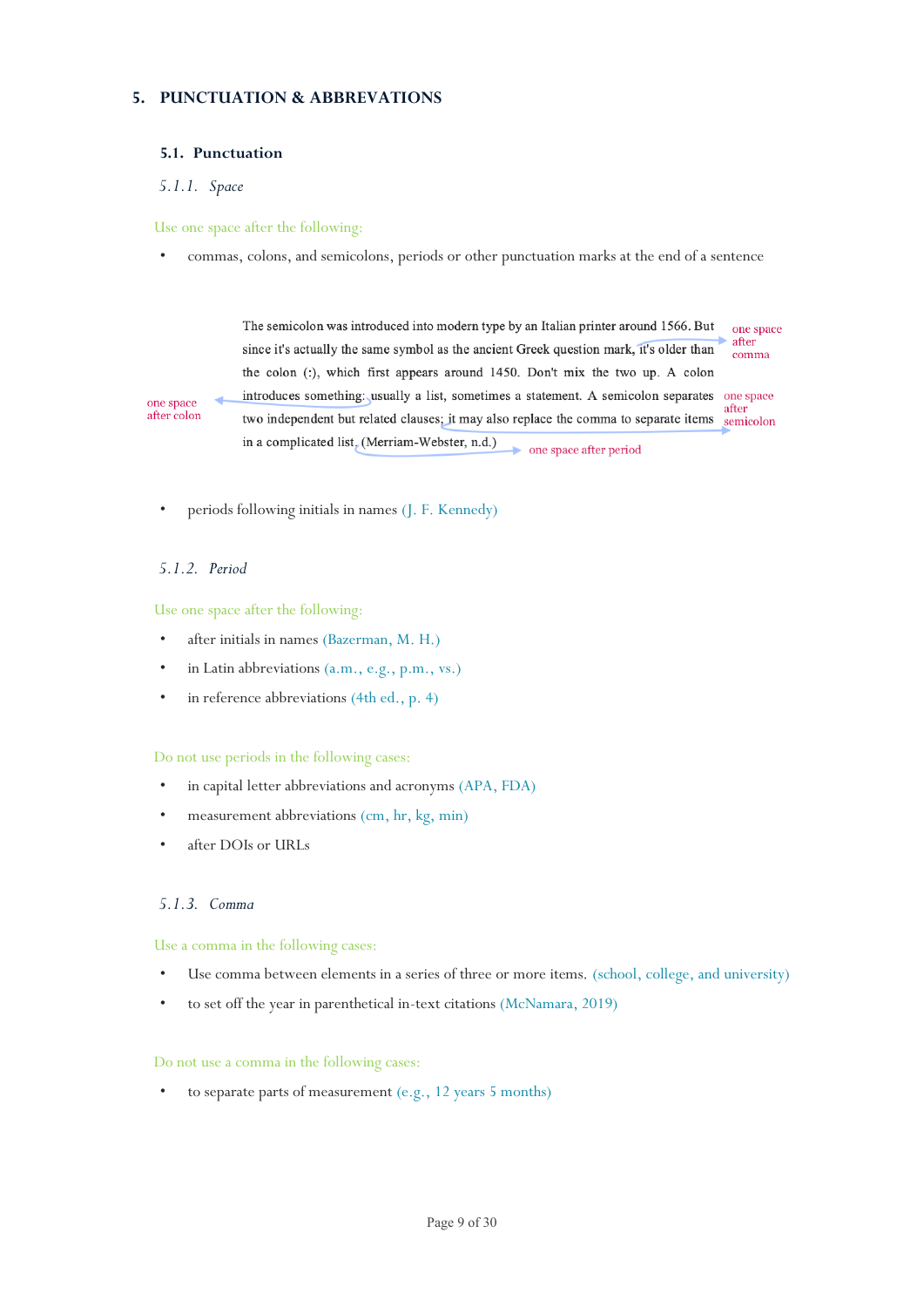# <span id="page-13-0"></span>*5.1.4. Semicolon*

#### Use a semicomma in the following cases:

- to separate multiple parenthetical in-text citations (De Visser, 2019; Helpman 2011; McNamara, 2019)
- to separate different types of information in the same set of parentheses ( $n = 33$ ; Fu & Ginsburg, 2020)

# <span id="page-13-1"></span>*5.1.5. Colon*

Use a colon in the following cases:

in ratios and proportions (Insulin to carb ratio is  $1:7$ )

# <span id="page-13-2"></span>*5.1.6. Quotation Marks*

Use double quotation marks in the following cases:

• to reproduce material from a test item or verbatim instructions to participants

The item with the highest mean is "I am not confident I can do an excellent job on the assignment"

• to set off the title of a periodical article or book chapter when the title is used in the text McNamara's (2019) book, "The Neuroscience of Sleep and Dreams" demonstrates

# <span id="page-13-3"></span>*5.1.7. Parentheses*

Use parentheses in the following cases:

• to set off structurally independent elements

FDA anticipates these products (see Table 1) to be removed from the market through early 2013.

• to set off in-text citations

Bell and Dale (2011) claimed

• to introduce an abbreviation in the text

antisocial personality disorder (APD)

(APA 7<sup>th</sup> [Edition, 2020,](https://apastyle.apa.org/products/publication-manual-7th-edition) pp. 170-172)

# <span id="page-13-4"></span>**5.2. Abbreviations**

When you first use a term that you want to abbreviate in the text, present both the full version of the term and the abbreviation in parenthesis. For following occurences, use only the abbreviation. To maintain consistency, do not alternate between spelling out the term and abbreviating it.

World Health Organization (WHO)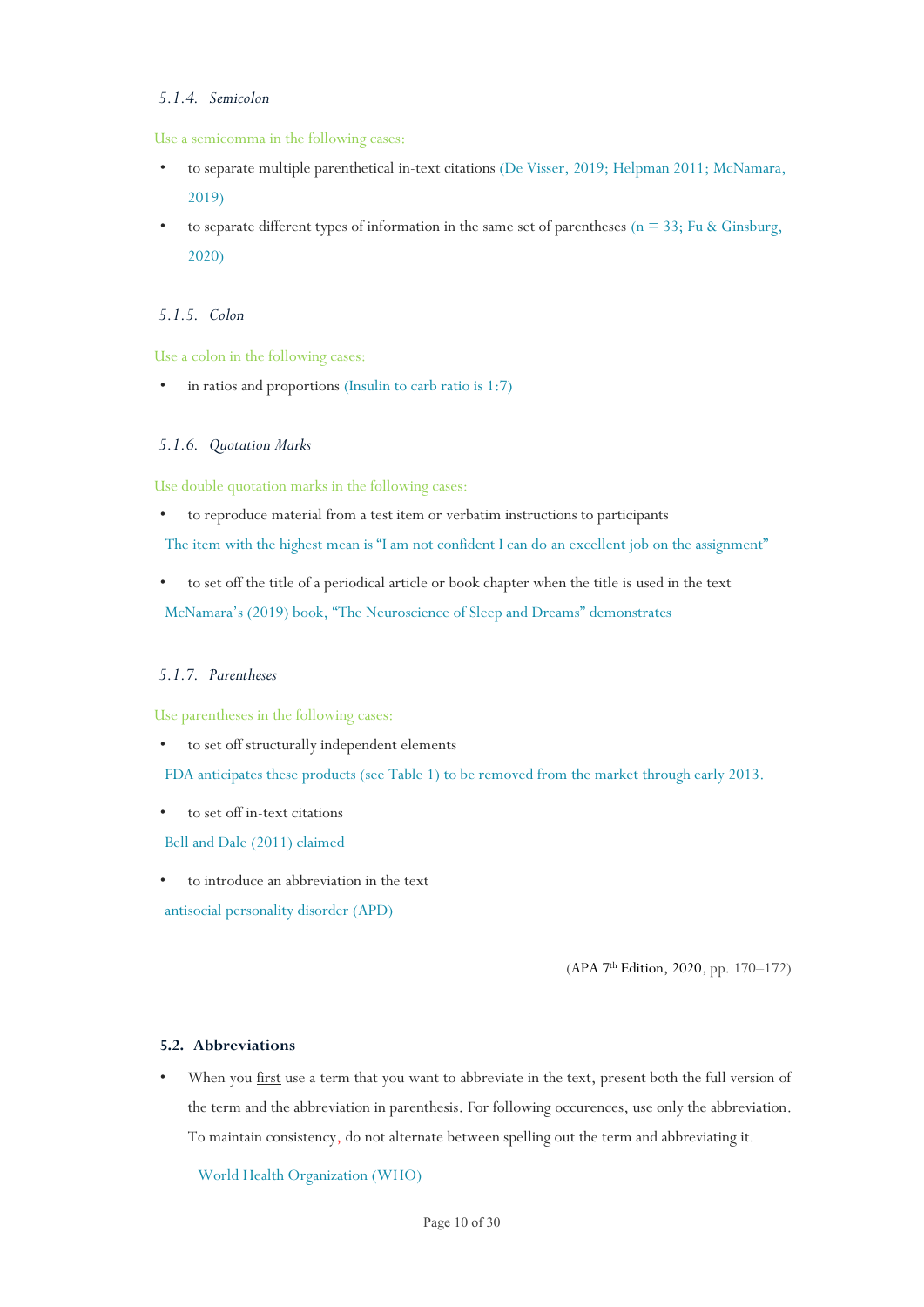• When the full version of a term first appears in parenthetical text, place the abbreviation in square brackets after it. Do not use nested parentheses.

```
(World Health Organization [WHO])
```
# **Exception**

• An internationally understood abbreviation can be used without formal introduction.

HIV, IQ

# <span id="page-14-0"></span>*5.2.1. Plural forms*

- To pluralize abbreviations, add a lowercase "s"
- Do not use an apostrophe.

IQs, DOIs, URLs, Eds.

# <span id="page-14-1"></span>*5.2.2. Unit of Measurement Abbreviations*

• Use abbreviations and symbols for units of measurement that are accompanied by numeric values;

 $4 \text{ cm}$   $27 \text{ °C}$   $M = 4.58$ 

• Do not use abbreviations*and symbols for units of measurement that are not accompanied by numeric values.*

several kilograms age in years duration of hours centimeters

# <span id="page-14-2"></span>*5.2.3. Time Abbreviations*

- Do abbreviate the words "hour (h)", "minute (min)", "second (s)"
- Do not abbreviate "day", "week", "month" or "year"

# <span id="page-14-3"></span>*5.2.4. Latin Abbreviations*

• Use the following standard Latin abbreviations only in parenthetical material; use the full term in the narrative.

(e.g.) for example (etc.) and so forth vs. versus or against

# **Exceptions**

- Use the Latin abbreviation "et al." (which means "and others") in both narrative and parenthetical citations. Note that one space must separate "et" and "al" which should have a period after it.
- The abbreviation "ibid." is not used in APA Style.

(APA 7 th [Edition, 2020, pp. 172-178\)](https://apastyle.apa.org/products/publication-manual-7th-edition)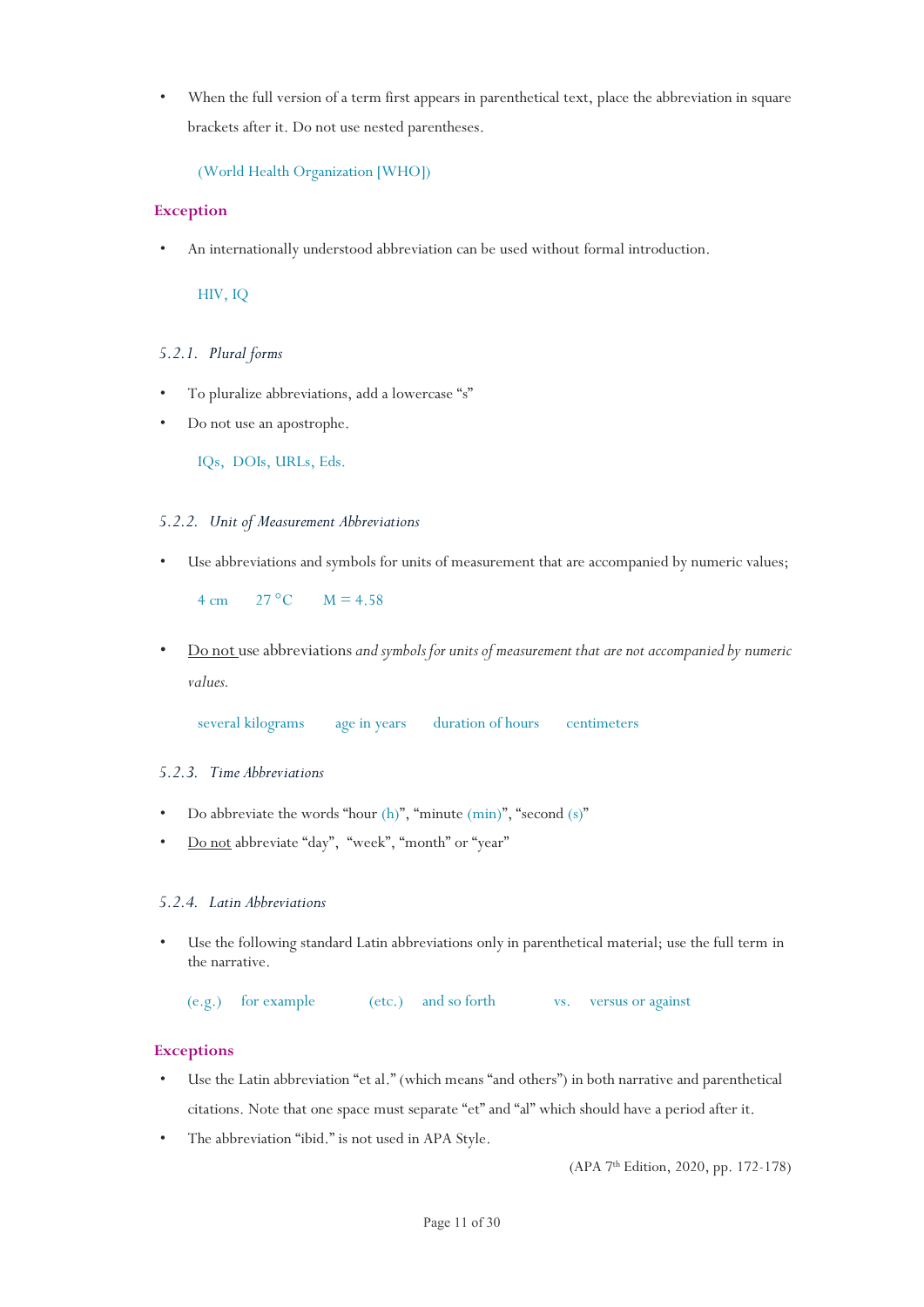# <span id="page-15-0"></span>**6. PARAPHRASES AND QUOTATIONS**

#### <span id="page-15-1"></span>**6.1. Paraphrases**

It is best to cite material from the primary source directly if possible rather than using a secondary source citation. However, if the primary source is unavailable, then

- When citing a secondary source, provide a reference list entry for the secondary source that you used.
- In the text, state the primary source and then write "as cited in" the secondary source that you used.

If the year of publication of the primary source is known, also include it in the citation. (Rabbitt, 1982, as cited in Lyon et al., 2014)

If the year of the primary source is unknown, omit it from the in-text citation. Allport's diary (as cited in Nicholson, 2003)

#### <span id="page-15-2"></span>**6.2. Direct Quotations**

#### <span id="page-15-3"></span>*6.2.1. Short Quotations (Fewer Than 40 Words)*

If the quotation is less than 40 words, incorporate it into the text and enclose the quotation with quotation marks. Cite the source immediately after the close of the quotation marks.

#### Short quotation with parenthetical citation:

This refers to a person who "generally does things for their own sake, rather than in order to achieve some later external goal" (Csikszentmihalyi, 1997, p. 117).

#### Short quotation with narrative citation:

According to Locke and Schattke (2018), intrinsic motivation refers to liking or wanting an activity while extrinsic motivation is "doing something in order to get some future value (or avoid some future disvalue)" (p.14).

# <span id="page-15-4"></span>*6.2.2. Block Quotations (40 Words or More)*

- Do not use quotation marks to enclose a block quotation.
- Start a block quotation on a new line and indent the whole block 0.5 in. from the left margin.
- Double-space the entire block quotation.
- Do not add extra space before or after the quotation.
- Do not add a period after the closing parenthesis in either case.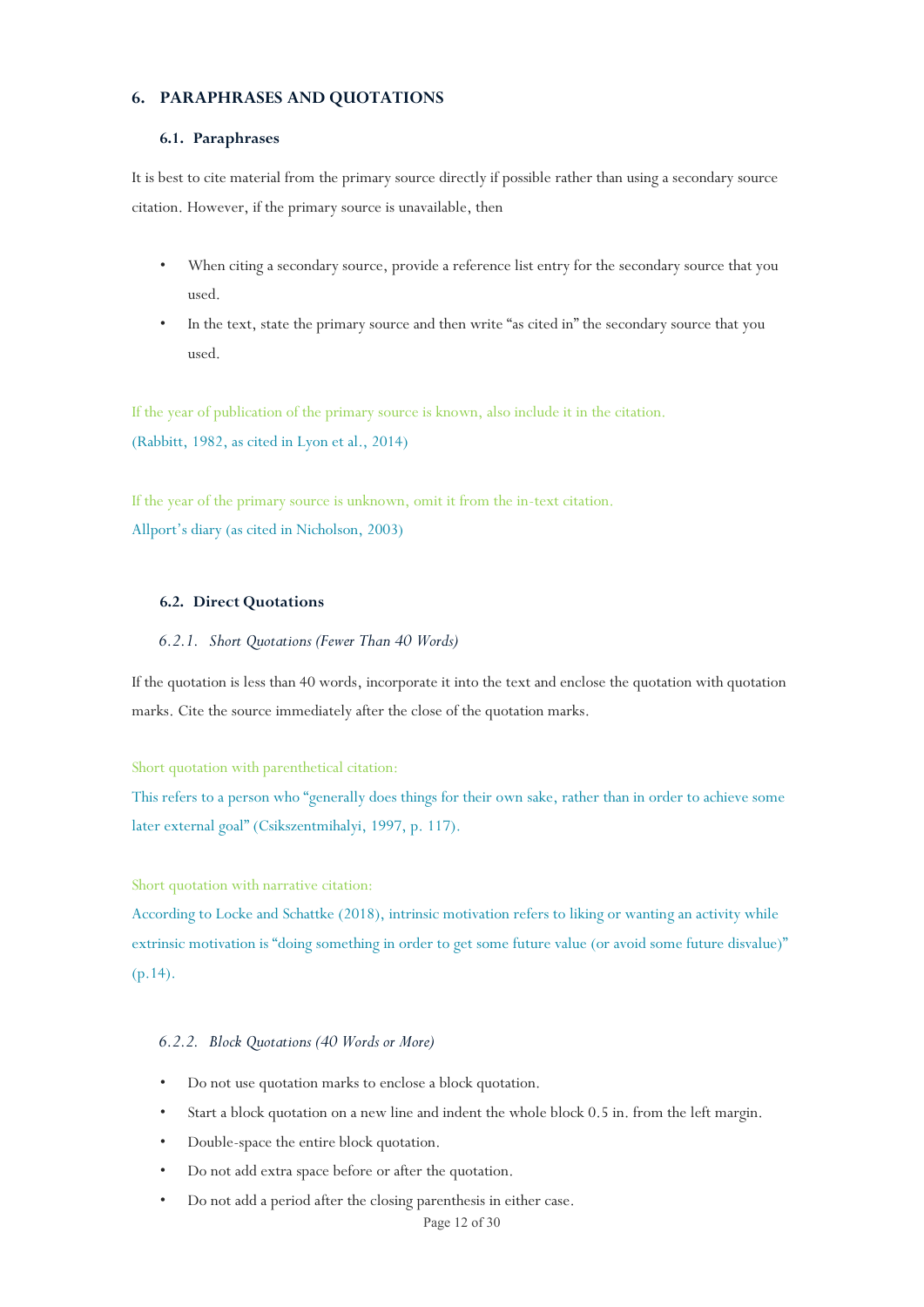Block quotation with parenthetical citation:

From this perspective, SNS are:

Web-based services that allow individuals to (1) construct a public or semi-public profile within a bounded system, (2) articulate a list of other users with whom they share a connection, and (3) view and traverse their list of connections and those made by others within the system. The nature and nomenclature of these connections may vary from site to site (Boyd & Ellison, 2007, p. 211).

Block quotation with narrative citation:

Colvin (2010) explored every angle of talent concept as follows:

People often use it just to mean excellent performance or to describe those who are terrific performers. "The Red Sox have a lot of talent in the outfield" means only that the outfielders are very good. "The war for talent," a popular topic in business and the title of a book, means the fight to attract good performers. In the TV business, "talent" is the generic term for anyone who appears on camera. "Get the talent on set!" just means get the performers to their places; anyone who watches much TV realizes that in this case the term is totally nonjudgmental. None of those meanings is the critical one. When the term is used in ways that change the courses of people's lives, it has a specific meaning. (pp. 20-21)

# <span id="page-16-0"></span>**7. REFERENCES**

- All references should be cited both in-text and in the reference list.
- The literature used should be current, with the majority of works (2/3) having been published no more than 5 years from the year of publication (total min 15 references).
- References should not be numbered.

#### <span id="page-16-1"></span>**7.1. In-text References**

- All references should be cited both in-text and in the reference list.
- In-text citations and reference list entries should agree both in spelling and in date.

| Number of<br>Authors/Editors | <b>First Time Paraphrased</b>                             | <b>Subsequent Times Paraphrased</b>                            |
|------------------------------|-----------------------------------------------------------|----------------------------------------------------------------|
| One author                   | • Sward $(2012)$ or<br>• $(Sward, 2012)$ .                | • Sward $(2012)$ or<br>• $(Sward, 2012)$ .                     |
| Two authors                  | • Flora and Curran $(2004)$ or<br>(Flora & Curran, 2004). | • Flora and Curran $(2004)$ or<br>(Flora & Curran, 2004).<br>٠ |
| 3 or more authors            | • Hayton et al. (2004) or<br>(Hayton et al., 2004)        | • Hayton et al. $(2004)$ or<br>• (Hayton et al., 2004)         |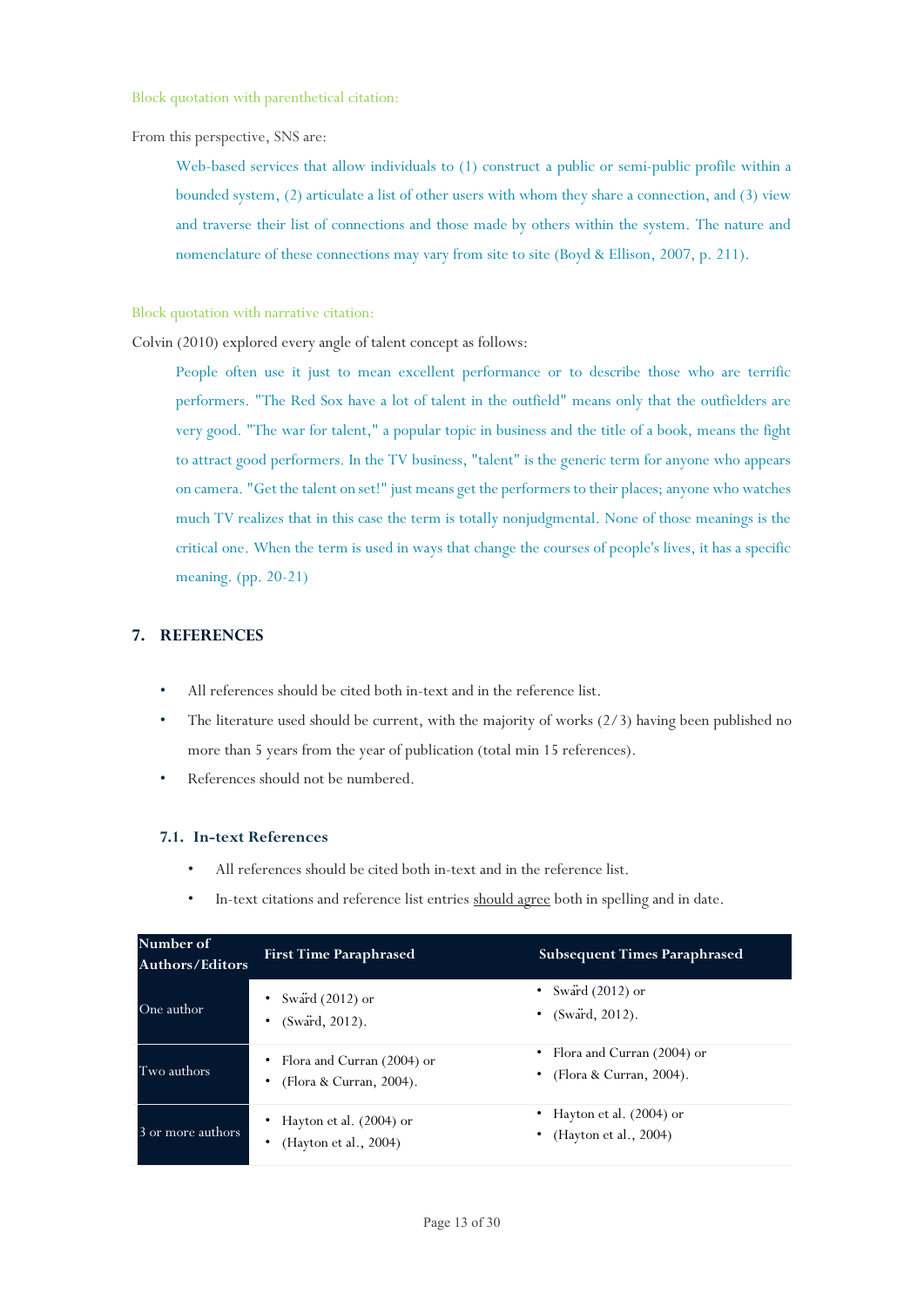| Number of<br><b>Authors/Editors</b>   | <b>First Time Paraphrased</b>                                                                                                                                                                                                                     | <b>Subsequent Times Paraphrased</b>                                                 |
|---------------------------------------|---------------------------------------------------------------------------------------------------------------------------------------------------------------------------------------------------------------------------------------------------|-------------------------------------------------------------------------------------|
| Group or<br>Organizational<br>authors | International Maritime Organization<br>$(MO)$ (2020) or<br>(International Maritime Organization<br>$[IMO], 2020$ .                                                                                                                                | IMO $(2020)$ or<br>$\bullet$<br>$(MO, 2020)$ .                                      |
| Diagnostic manual<br>(DSM, ICD)       | Diagnostic and Statistical Manual of<br>Mental Disorders (5th ed.; DSM-5;<br>American Psychiatric Association,<br>2013)<br>American Psychiatric Association's (2013)<br>Diagnostic and Statistical Manual of<br>Mental Disorders (5th ed.; DSM-5) | (American Psychiatric Association, 2013)<br>American Psychiatric Association (2013) |

# <span id="page-17-0"></span>*7.1.1. Avoiding Ambiguity in In-Text Citations*

To avoid ambiguity

• in cases of in-text citations of multiple works by three or more similar authors, write out as many names as needed to distinguish between the references, and abbreviate the rest of the names to "et al."

# *For example:*

# *I.*

- Mohammadzadeh, M., Awang, H., Ismail, S., & Kadir Shahar, H. (2018). Stress and coping mechanisms among adolescents living in orphanages: An experience from Klang Valley, Malaysia. *Asia*‐*Pacific Psychiatry, 10*(1), e12311.
- Mohammadzadeh, M., Awang, H., Shahar, H. K., & Ismail, S. (2018). Emotional health and self-esteem among adolescents in Malaysian orphanages. *Community Mental Health Journal, 54*(1), 117-125.

# *To avoid ambiguity when citing them both in your manuscript, cite them as follows:*

- Parenthetical citation: Mohammadzadeh, Awang, Shahar, et al., 2018
- Narrative citation: Mohammadzadeh, Awang, Ismail, et al., 2018

# *II:*

in cases of similar last names of different authors, state their full names in-text

• Roslind Thambusamy (2020) stated that ……whereas Maureen Thambusamy (2018) stated that …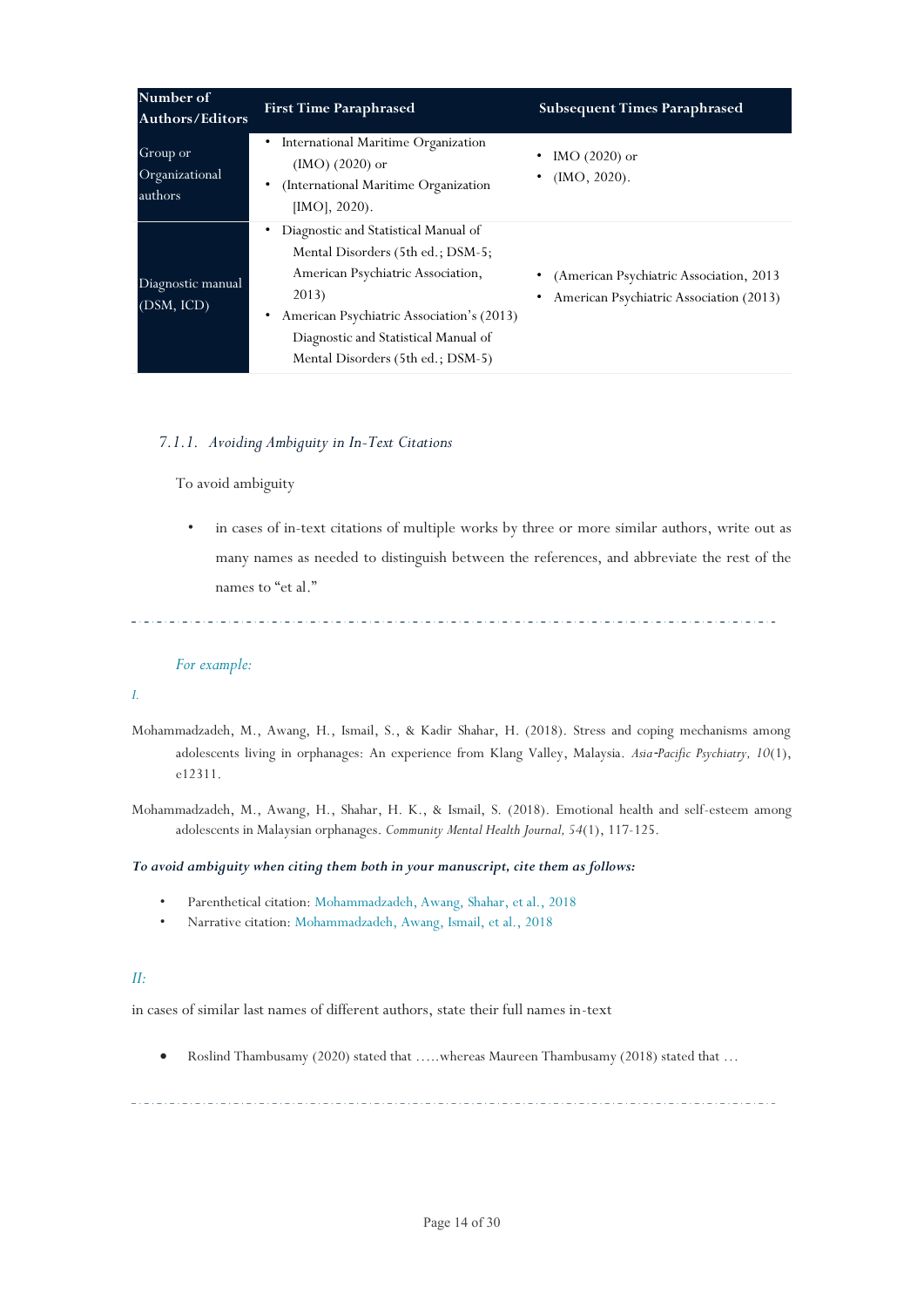# <span id="page-18-0"></span>**7.2. Reference List**

- List all references alphabetically
- Order all references (both in the parenthetical text citations and in the reference list) alphabetically by the authors' last names.
- Provide inclusive page numbers for all articles or chapters in books in the reference list
- Separate author's initials by one space
- Write the author's name exactly as it appears on the published work, including hyphenated surnames and two-part surnames.
- Use a comma to separate an author's initials from additional author names, even when there are only two authors.
- Use an ampersand (&) before the final author's name.
- Write out the complete name of a group author in a reference list entry. Do not use abbreviations in reference list.
- Do not use a comma between the journal volume and issue numbers.
- Italicize the title and volume number of periodicals
- Do not put a period after a DOI or URL
- When a retrieval date is needed, use the following format: Retrieved September 1, 2020, from [https://xxxxx](https://xxxxx/)

|                    | Author, A. A. (Date Published). Title of work. Publisher name.<br>$\bullet$                                           |
|--------------------|-----------------------------------------------------------------------------------------------------------------------|
| <b>Entire Book</b> | Helpman, E. (2011). Understanding Global Trade. Harvard University Press.                                             |
| Printed version    | In-text citation:                                                                                                     |
|                    | Parenthetical citation: (Helpman, 2011)<br>٠                                                                          |
|                    | Narrative citation: Helpman (2011)<br>٠                                                                               |
|                    | Author, A. A. (Date Published). Title of work. Publisher name. https://doi.org/xxxxx or<br>$\bullet$                  |
|                    | https://xxxxx                                                                                                         |
|                    | McNamara, P. (2019). The Neuroscience of Sleep and Dreams. Cambridge University Press.                                |
| <b>Entire Book</b> | https://doi.org/10.1017/9781316817094                                                                                 |
| Online version     |                                                                                                                       |
|                    | In-text citation:<br>Parenthetical citation: (McNamara, 2019)<br>$\bullet$                                            |
|                    | Narrative citation: McNamara (2019)<br>$\bullet$                                                                      |
|                    |                                                                                                                       |
|                    | Author, A. A., Author B. B., & Author, C. C. (Eds.). (Date Published). Title of work. Publisher<br>$\bullet$<br>name. |
|                    | Author, A. A. (Ed.). (Date Published). Title of work. Publisher name. https://doi.org/xxxxx                           |
|                    | or https://xxxxx                                                                                                      |
| <b>Entire Book</b> | Lane, J., Stodden, V., Bender, S., & Nissenbaum, H. (Eds.). (2014). Privacy, Big Data, and the Public                 |
| with Editors       | Good: Frameworks for Engagement. https://doi.org/10.1017/CBO9781107590205                                             |
|                    | In-text citation:                                                                                                     |
|                    | Parenthetical citation: (Lane et al., 2019)<br>٠                                                                      |
|                    | Narrative citation: Lane et al. (2019)<br>٠                                                                           |
|                    |                                                                                                                       |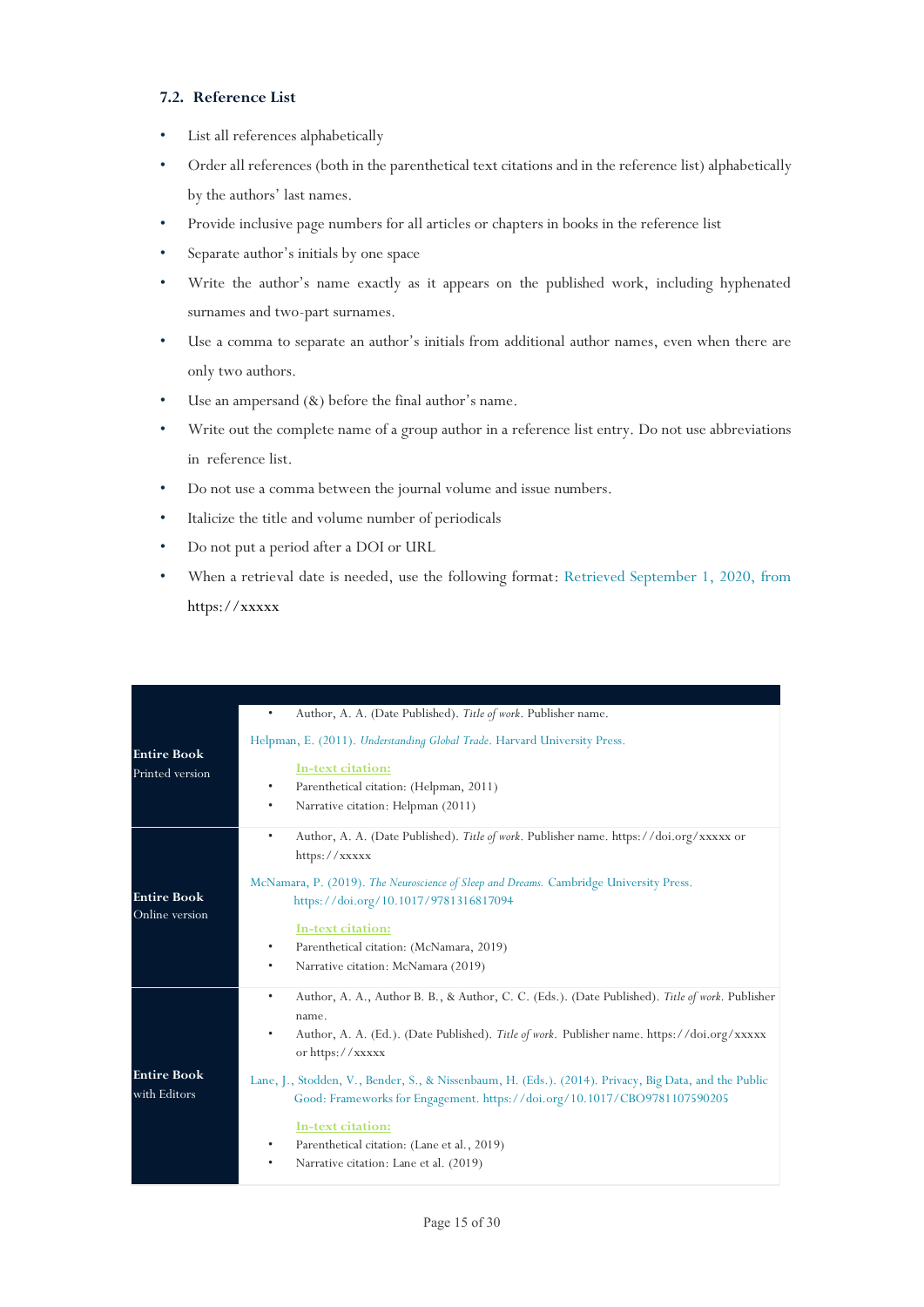|                                                   | Author, A. A., Author B. B., & Author, C. C. (Date Published). Title of work. Publisher name<br>$\bullet$<br>A; Publisher name B. https://doi.org/xxxxx or https://xxxxx                                                                |
|---------------------------------------------------|-----------------------------------------------------------------------------------------------------------------------------------------------------------------------------------------------------------------------------------------|
| <b>Entire Book</b><br>with multiple<br>publishers | Schmid, H.-J. (Ed.). (2017). Entrenchment and the psychology of language learning: How we<br>reorganize and adapt linguistic knowledge. American Psychological Association; De Gruyter<br>Mouton. https://doi.org/10.1037/15969-000     |
|                                                   | <u>In-text citation:</u><br>Parenthetical citation: (Schmid, 2017)<br>$\bullet$<br>Narrative citation: Schmid (2017)                                                                                                                    |
|                                                   | $\bullet$<br>Author, A. A. (Date Published). Work title in native language [Translation in brackets].<br>Publisher name.                                                                                                                |
| Foreign-language<br>book                          | Sokolov, A. K. (2001). <i>NEP v kontekste istoricheskogo razvitiya Rossii XX veka Redkol</i> [New Economic Policy<br>during the Historical Development of Russia in the Twentieth Centuries]. In-t ros. Istorii.                        |
| Printed version                                   | <u>In-text citation:</u><br>Parenthetical citation: (Sokolov, 2001)<br>$\bullet$<br>٠<br>Narrative citation: Sokolov (2001)                                                                                                             |
|                                                   | Author, A. A., Author B. B., Author, C. C. (Date Published). Work title in native language<br>$\bullet$<br>[Translation in brackets]. Publisher name. https://doi.org/xxxxx or https://xxxxx                                            |
| Foreign-language<br>book<br>Online version        | Birkner, K., Auer, P., Bauer, A., & Kotthof, H. (2020). <i>Einfuhrung in die Konversationsanalyse</i><br>[Introduction to Conversation Analysis]. De Gruyter.<br>https://doi.org/10.1515/9783110689082                                  |
|                                                   | <u>In-text citation:</u><br>Parenthetical citation: (Birkner et al., 2020)<br>$\bullet$<br>Narrative citation: Birkner et al. (2020)                                                                                                    |
|                                                   | $\bullet$<br>Author, A. A. (Date Published). Title of chapter or entry. In A. Editor, B. Editor, & C. Editor<br>(Eds.), Title of book (pp. $\#$ - $\#$ ). Publisher name.                                                               |
| Chapter in an<br>edited book<br>Printed version   | De Visser, R. (2019). Gender and Health. In C. Llewellyn, S. Ayers, C. McManus, S. Newman, K.<br>Petrie, T. Revenson, et al. (Eds.), Cambridge Handbook of Psychology, Health and Medicine (pp. 20-<br>23). Cambridge University Press. |
|                                                   | <u>In-text citation:</u><br>Parenthetical citation: (De Visser, 2019)<br>٠<br>Narrative citation: De Visser (2019)<br>٠                                                                                                                 |
|                                                   | ٠<br>Author, A. A. (Date Published). Title of chapter or entry. In A. Editor, B. Editor & C. Editor<br>(Eds.), Title of book (edition, pp. #-#). Publisher name. https://doi.org/xxxxx or<br>https:// $xxxx$                            |
| Chapter in an<br>edited book<br>Online version    | Szmoniewski, B. (2008). Two Worlds, One Hoard: What Do Metal Finds From The Foreststeppe Belt<br>Speak About?". In F. Curta (Ed.), The Other Europe in the Middle Ages.<br>Brill.https://doi.org/10.1163/ej.9789004163898.i-492.62      |
|                                                   | <u>In-text citation:</u><br>Parenthetical citation: (Szmoniewski, 2008)<br>$\bullet$<br>Narrative citation: Szmoniewski (2008)                                                                                                          |
|                                                   | Freud, S. (1961). The ego and the id. (J. Strachey, Ed. & Trans.). The standard edition of the complete<br>psychological works of Sigmund Freud (Vol. 19, pp. 3–66). Hogarth Press                                                      |
| Chapter in an<br>edited book                      | <u>In-text citation:</u><br>Parenthetical citation: (Freud, 1923/1961)<br>$\bullet$<br>Narrative citation: Freud (1923/1961)<br>٠                                                                                                       |
| reprinted in<br>translation                       | Heidegger, M. (2008). On the essence of truth (J. Sallis, Trans.). In D. F. Krell (Ed.), Basic writings<br>(pp. 111–138). Harper Perennial Modern Thought. (Original work published 1961)                                               |
|                                                   | In-text citation:<br>Parenthetical citation: (Heidegger, 1961/2008)<br>Narrative citation: Heidegger (1961/2008)                                                                                                                        |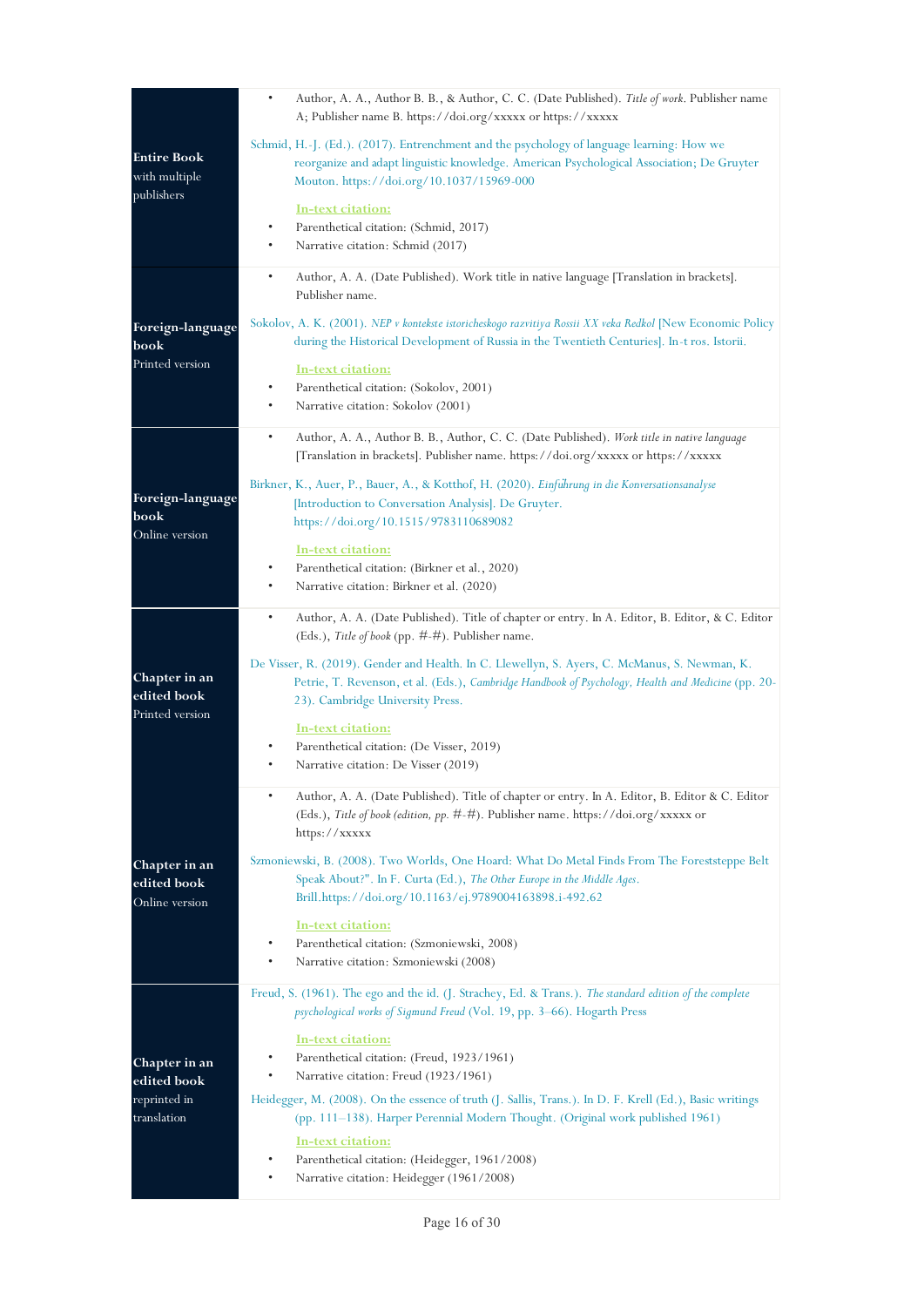|                                                 | Author, A. A. (Date Published). Title of chapter or entry. In A. Editor, B. Editor & C. Editor<br>(Eds.), Title of book (edition, pp. #-#). Publisher name. https://doi.org/xxxxx or<br>https://xxxxx                                                                                                                                                                                                                                                                                                                                                                        |
|-------------------------------------------------|------------------------------------------------------------------------------------------------------------------------------------------------------------------------------------------------------------------------------------------------------------------------------------------------------------------------------------------------------------------------------------------------------------------------------------------------------------------------------------------------------------------------------------------------------------------------------|
| Chapter<br>in a volume of a<br>multivolume work | Goldin-Meadow, S. (2015). Gesture and cognitive development. In L. S. Liben & U. Mueller (Eds.),<br>Handbook of child psychology and developmental science: Vol. 2. Cognitive processes (7th ed.,<br>pp. 339–380). John Wiley & Sons. https://doi.org/10.1002/9781118963418.childpsy209<br><u>In-text citation:</u><br>Parenthetical citation: (Goldin-Meadow, 2015)<br>Narrative citation: Goldin-Meadow (2015)                                                                                                                                                             |
| Entry in an<br>encyclopedia<br>with author      | Author, A. A. (Date Published). Entry title. Publisher name. https://xxxxx<br>P.,<br>Stroll,<br>(2020).<br>Epistemology.<br>Encyclopædia<br>Martinich,<br>A.<br>&<br>A.<br>Britannica.<br>https://www.britannica.com/topic/epistemology<br>In-text citation:<br>Parenthetical citation: (Martinich & Stroll, 2020)<br>Narrative citation: Martinich & Stroll (2020)                                                                                                                                                                                                          |
| Dictionary entry<br>Printed version             | ٠<br>Dictionary Title. (Year). Entry. In Title of the Dictionary (edition, $p. \#$ ). Publisher.<br>Merriam-Webster. (2003). Litmus test. In <i>Merriam-Webster's collegiate dictionary</i> (11th ed., p. 727).<br>In-text citation:<br>Parenthetical citation: (Merriam-Webster, 2003)<br>٠<br>$\bullet$<br>Narrative citation: Merriam-Webster (2003)                                                                                                                                                                                                                      |
| Dictionary entry<br>Online version              | ٠<br>Dictionary Title. (Year). Entry. In Title of the Dictionary. Retrieved Month Day, Year, from<br>Merriam-Webster. (n.d.). Levelheaded. In Merriam-Webster.com dictionary. Retrieved August 31, 2020,<br>from https://www.merriam-webster.com/dictionary/levelheaded<br>In-text citation:<br>Parenthetical citation: (Merriam-Webster, n.d.)<br>Narrative citation: Merriam-Webster (n.d.)                                                                                                                                                                                |
| Journal article<br>Printed version              | $\bullet$<br>Author, A. A., & Author B. B. (Date Published). Article title. Title of Journal, Volume(Issue),<br>$pp$ . $pp$ .<br>Bell, A., & Dale, R. (2011). The Medieval Pilgrimage Business. <i>Enterprise &amp; Society</i> , 12(3), 601-627.<br>In-text citation:<br>Parenthetical citation: (Bell & Dale, in press)<br>Narrative citation: Bell and Dale (in press)                                                                                                                                                                                                    |
| Journal article<br>Online version               | Author, A. A., & Author B. B. (Date Published). Article title. Title of Journal, Volume(Issue),<br>٠<br>pp.-pp. https://doi.org/xxxxx or https://xxxxx<br>Bogel, P. M., & Upham, P. (2018). Role of psychology in sociotechnical transitions studies: Review in<br>relation to consumption and technology acceptance. Environmental Innovation and Societal<br>Transitions, 28, 122-136. https://doi.org/10.1016/j.eist.2018.01.002<br><u>In-text citation:</u><br>Parenthetical citation: (Bogel & Upham, 2018)<br>Narrative citation: Bogel and Upham (2018)               |
| Foreign-language<br>journal article             | Author, A. A., & Author B. B. (Date Published). Work title in native language [Translation in<br>$\bullet$<br>brackets]. Title of Journal, Volume(Issue), pp.-pp.<br>Kalenda, J., & Kočvarová, I. (2017). Proměny bariér ke vzdělávání dospělých v České republice: 2005-<br>2015 [Transformation of Barriers towards Adult Education in the Czech Republic]. Studia<br>Paedagogica, 22(3), 69–89. https://doi.org/10.5817/SP2017-3-5<br><u>In-text citation:</u><br>Parenthetical citation: (Kalenda & KoČvarová, 2017)<br>Narrative citation: Kalenda and KoČvarová (2017) |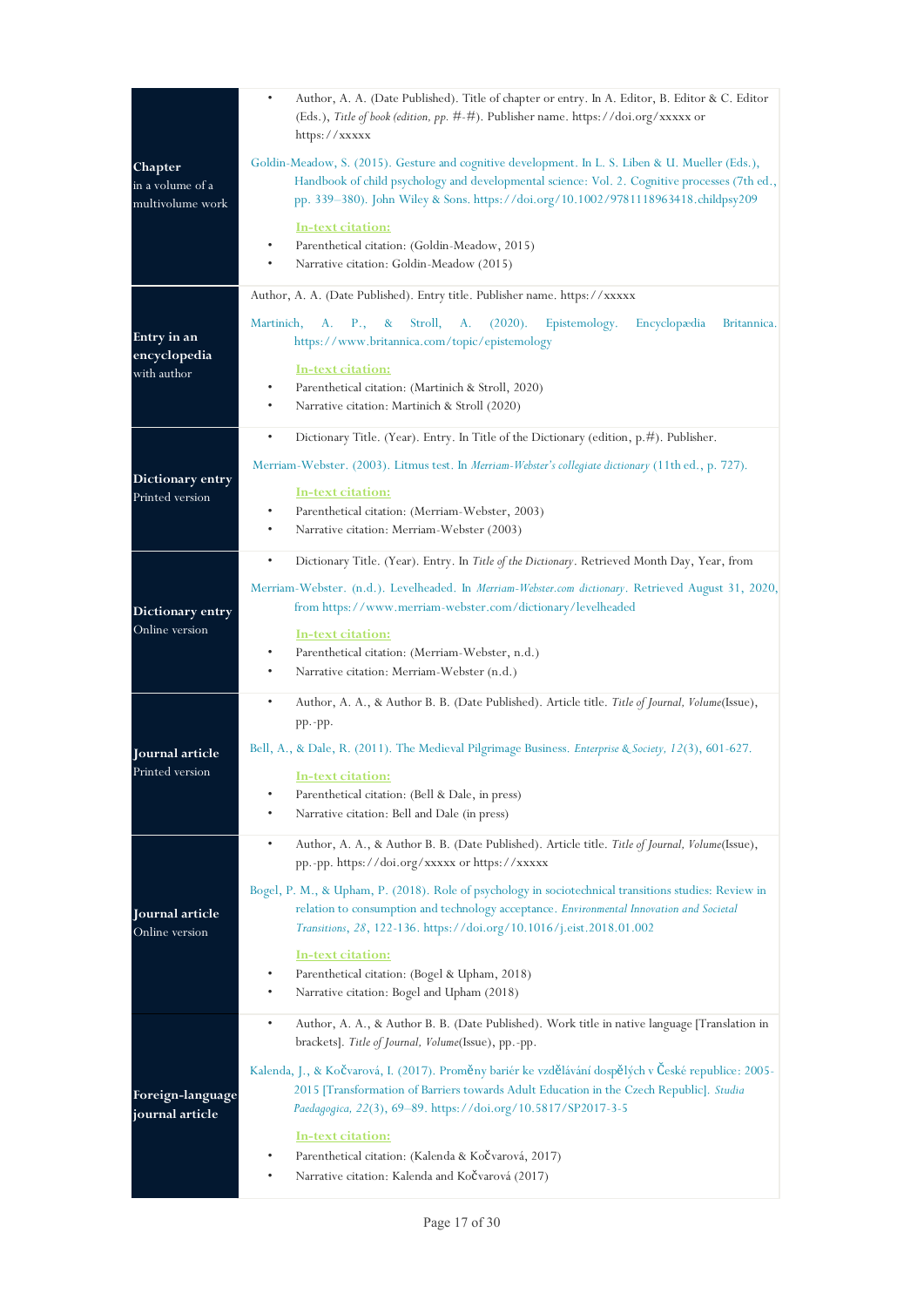|                                                   | Author, A. A., & Author B. B. (in press). Article title. Title of Journal.<br>$\bullet$                                                                                                                                                                                                                                                                                                                         |
|---------------------------------------------------|-----------------------------------------------------------------------------------------------------------------------------------------------------------------------------------------------------------------------------------------------------------------------------------------------------------------------------------------------------------------------------------------------------------------|
|                                                   | Pachur, T., & Scheibehenne, B. (in press). Unpacking buyer-seller differences in valuation from                                                                                                                                                                                                                                                                                                                 |
| Journal article                                   | experience: A cognitive modeling approach. Psychonomic Bulletin & Review.                                                                                                                                                                                                                                                                                                                                       |
| In press                                          | <u>In-text citation:</u>                                                                                                                                                                                                                                                                                                                                                                                        |
|                                                   | Parenthetical citation: (Pachur & Scheibehenne, in press)<br>٠                                                                                                                                                                                                                                                                                                                                                  |
|                                                   | Narrative citation: Pachur and Scheibehenne (in press)<br>٠                                                                                                                                                                                                                                                                                                                                                     |
|                                                   | $\bullet$<br>Author, A. A., Author, B. B., Author, C. C., Author, D. D., Author, E. E., Author, F. F.,<br>Author, G. G., Author, H. H., Author, I. I., Author, J. J., Author, K. K., Author, L. L.,<br>Author, M. M., Author, N. N., Author, O. O., Author, P. P., Author, Q. Q., Author, R. R.,<br>Author, S. S.,  Author, Z. Z.                                                                               |
| Journal article<br>21 or more authors             | Kalnay, E., Kanamitsu, M., Kistler, R., Collins, W., Deaven, D., Gandin, L., Iredell, M., Saha, S.,<br>White, G., Woollen, J., Zhu, Y., Chelliah, M., Ebisuzaki, W., Higgins, W., Janowiak, J., Mo,<br>K. C., Ropelewski, C., Wang, J., Leetmaa, A., Joseph, D. (1996). The NCEP/NCAR 40-<br>year reanalysis project. Bulletin of the American Meteorological Society, 77(3), 437–471.<br>http://doi.org/fg6rf9 |
|                                                   | <u>In-text citation:</u>                                                                                                                                                                                                                                                                                                                                                                                        |
|                                                   | Parenthetical citation: (Kalnay et al., 1996)<br>٠                                                                                                                                                                                                                                                                                                                                                              |
|                                                   | Narrative citation: Kalnay et al. (1996)<br>٠                                                                                                                                                                                                                                                                                                                                                                   |
|                                                   | Author, A. A. (Date Published). Article title (A. Translator & B. Translator, Trans.). Title of<br>٠<br>Journal, Volume(Issue), pp.-pp. https://doi.org/xxxxx or https://xxxxx (Original work<br>published year)                                                                                                                                                                                                |
| Journal article<br>republished in<br>translation  | Piaget, J. (1972). Intellectual evolution from adolescence to adulthood (J. Bliss & H. Furth, Trans.).<br>Human Development, 15(1), 1-12. https://doi.org/10.1159/000271225 (Original work<br>published 1970)                                                                                                                                                                                                   |
|                                                   | <u>In-text citation:</u>                                                                                                                                                                                                                                                                                                                                                                                        |
|                                                   | Parenthetical citation: (Piaget, 1970/1972)<br>٠                                                                                                                                                                                                                                                                                                                                                                |
|                                                   | ٠<br>Narrative citation: Piaget (1970/1972)                                                                                                                                                                                                                                                                                                                                                                     |
|                                                   | Author, A. A., & Author B. B. (Date Published). Work title. Title of Journal, Volume(Issue), pp.-<br>$\bullet$<br>pp. https://doi.org/xxxxx or https://xxxxx                                                                                                                                                                                                                                                    |
| Conference<br>proceedings<br>published in a       | Kõiv, K., & Aia-Utsal, M. (2019). Social pedagogues' definitions of three types of bullying. The<br>European Proceedings of Social and Behavioural Sciences, 72, 1-15.<br>https://doi.org/10.15405/epsbs.2019.11.1                                                                                                                                                                                              |
| journal                                           | In-text citation:<br>Parenthetical citation: (Kõiv & Aia-Utsal, 2019)                                                                                                                                                                                                                                                                                                                                           |
|                                                   | Narrative citation: Kõiv and Aia-Utsal (2019)<br>٠                                                                                                                                                                                                                                                                                                                                                              |
|                                                   | $\bullet$<br>A. Editor, B. Editor, & C. Editor (Eds.). Title of book series: Vol. xx. Conference Title. Publisher<br>name. https://doi.org/                                                                                                                                                                                                                                                                     |
| Conference<br>proceedings<br>published as a whole | Sánchez D., Melin P., & Castillo O. (2020). Advances in Intelligent Systems and Computing: Vol 11353. Soft<br>Computing Applications (pp. 130-142). Springer, Cham. https://doi.org/10.1007/978-3-030-<br>51992-6 11                                                                                                                                                                                            |
| book                                              | In-text citation:<br>Parenthetical citation: (Sánchez et al., 2020).<br>٠<br>Narrative citation: Sánchez et al. (2020)                                                                                                                                                                                                                                                                                          |
| Conference                                        | Author, A. A., Author, B. B., Author, C. C. (Date Published). Article title. In A. Editor, B.<br>$\bullet$<br>Editor, & C. Editor (Eds.), Title of book series: Vol. xx. Conference Title (pp. #-#). Publisher<br>name.https://doi.org/                                                                                                                                                                         |
| proceedings                                       | Sánchez D., Melin P., & Castillo O. (2020). Comparison of Neural Network Models Applied to Human                                                                                                                                                                                                                                                                                                                |
| published as a book<br>chapter                    | Recognition. In V. Balas, L. Jain, M. Balas, & S. Shahbazova (Eds.), Advances in Intelligent<br>Systems and Computing: Vol 11353. Soft Computing Applications (pp. 130-142). Springer, Cham.<br>https://doi.org/10.1007/978-3-030-51992-6_11                                                                                                                                                                    |
|                                                   |                                                                                                                                                                                                                                                                                                                                                                                                                 |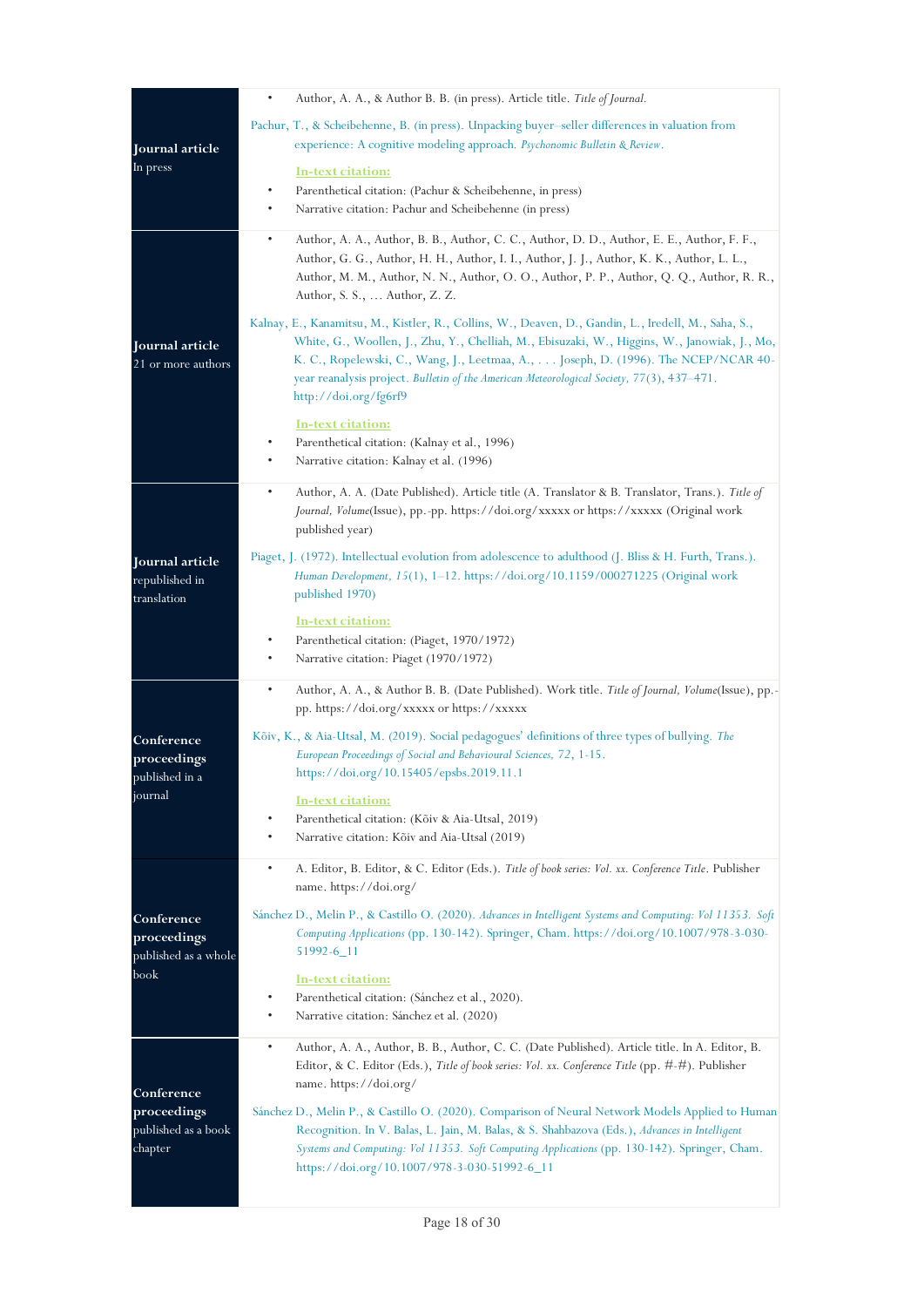|                                               | <u>In-text citation:</u><br>Parenthetical citation: (Sánchez et al., 2020).<br>Narrative citation: Sánchez et al. (2020)                                                                                                                                                                                                                                                                                  |
|-----------------------------------------------|-----------------------------------------------------------------------------------------------------------------------------------------------------------------------------------------------------------------------------------------------------------------------------------------------------------------------------------------------------------------------------------------------------------|
|                                               | Author, A. A. (Date). Title of thesis [Master's thesis]. Name of Institution<br>$\bullet$<br>Author, A. A. (Date). Title of dissertation [Doctoral dissertation]. Name of Institution                                                                                                                                                                                                                     |
| Dissertation or<br>thesis                     | Stegner, P. (2007). Oscar Wilde's gothic: the presence of Edgar Allan Poe in the Picture of Dorian<br>Gray [Unpublished master's thesis]. University of Idaho.                                                                                                                                                                                                                                            |
| unpublished                                   | In-text citation:<br>Parenthetical citation: (Stegner, 2007).<br>٠<br>Narrative citation: Stegner (2007)<br>٠                                                                                                                                                                                                                                                                                             |
|                                               | Author, A. A. (Date). Title of thesis [Master's thesis, Name of Institution]. Database Name.<br>$\bullet$<br>Author, A. A. (Date). Title of dissertation [Doctoral dissertation, Name of Institution].<br>$\bullet$<br>Database Name.                                                                                                                                                                     |
| Dissertation or<br>thesis<br>from a database  | Verner, J. L, Jr. (2009). A new look at the minimum wage's effect on employment (Publication No.<br>3373959) [Doctoral dissertation, The University of Texas-Dallas]. ProQuest Dissertations and<br>Theses Global.                                                                                                                                                                                        |
|                                               | <u>In-text citation:</u><br>Parenthetical citation: (Verner, 2009).<br>٠<br>٠<br>Narrative citation: Verner (2009)                                                                                                                                                                                                                                                                                        |
|                                               | Author, A. A. (Date). Title of thesis [Master's thesis, Name of Institution]. Archive Name.<br>$\bullet$<br>https://xxxxx<br>Author, A. A. (Date). Title of dissertation [Doctoral dissertation, Name of Institution]. Archive<br>Name. https://xxxxx                                                                                                                                                     |
| Dissertation or<br>thesis<br>published online | Hutcheson, V. H. (2012). Dealing with dual differences: Social coping strategies of gifted and lesbian,<br>gay, bisexual, transgender, and queer adolescents [Master's thesis, The College of William &<br>Mary]. William & Mary Digital Archive. https://digitalarchive.wm.edu/bitstream/handle/<br>10288/16594/HutchesonVirginia2012.pdf                                                                |
|                                               | In-text citation:<br>Parenthetical citation: (Hutcheson, 2012).<br>٠<br>٠<br>Narrative citation: Hutcheson (2012)                                                                                                                                                                                                                                                                                         |
| Manuscript<br>presentation                    | Maddox, S., Hurling, J., Stewart, E., & Edwards, A. (2016, March 30-April 2). If mama ain't happy,<br>nobody's happy: The effect of parental depression on mood dysregulation in children<br>[Manuscript presentation]. Southeastern Psychological Association 62nd Annual Meeting, New<br>Orleans, LA, United States.                                                                                    |
|                                               | In-text citation:<br>Parenthetical citation: (Maddox et al., 2016).<br>Narrative citation: Maddox et al. (2016)                                                                                                                                                                                                                                                                                           |
| Poster                                        | Pearson, J. (2018, September 27-30). Fat talk and its effects on state-based body image in women<br>[Poster presentation]. Australian Psychological Society Congress, Sydney, NSW, Australia.<br>http://bit.ly/2XGSThP                                                                                                                                                                                    |
| presentation                                  | <u>In-text citation:</u><br>Parenthetical citation: (Pearson, 2018)<br>٠<br>Narrative citation: Pearson (2018)<br>٠                                                                                                                                                                                                                                                                                       |
| Report<br>by a government<br>agency or other  | $\bullet$<br>Author, A. A. or Name of the Organization. (Date Published). Title of Report. https://xxxxx<br>Foreign and Commonwealth Affairs. (2020). Human Rights & Democracy. https://assets.publishing.<br>service.gov.uk/government/uploads/system/uploads/attachment_data/file/901090/Human_<br>Rights_and_Democracy_the_2019_Foreign_and_Commonwealth_Office_report.pdf<br><u>In-text citation:</u> |
| organization                                  | Parenthetical citation: (Foreign and Commonwealth Affairs, 2020).<br>Narrative citation: Foreign and Commonwealth Affairs (2020)                                                                                                                                                                                                                                                                          |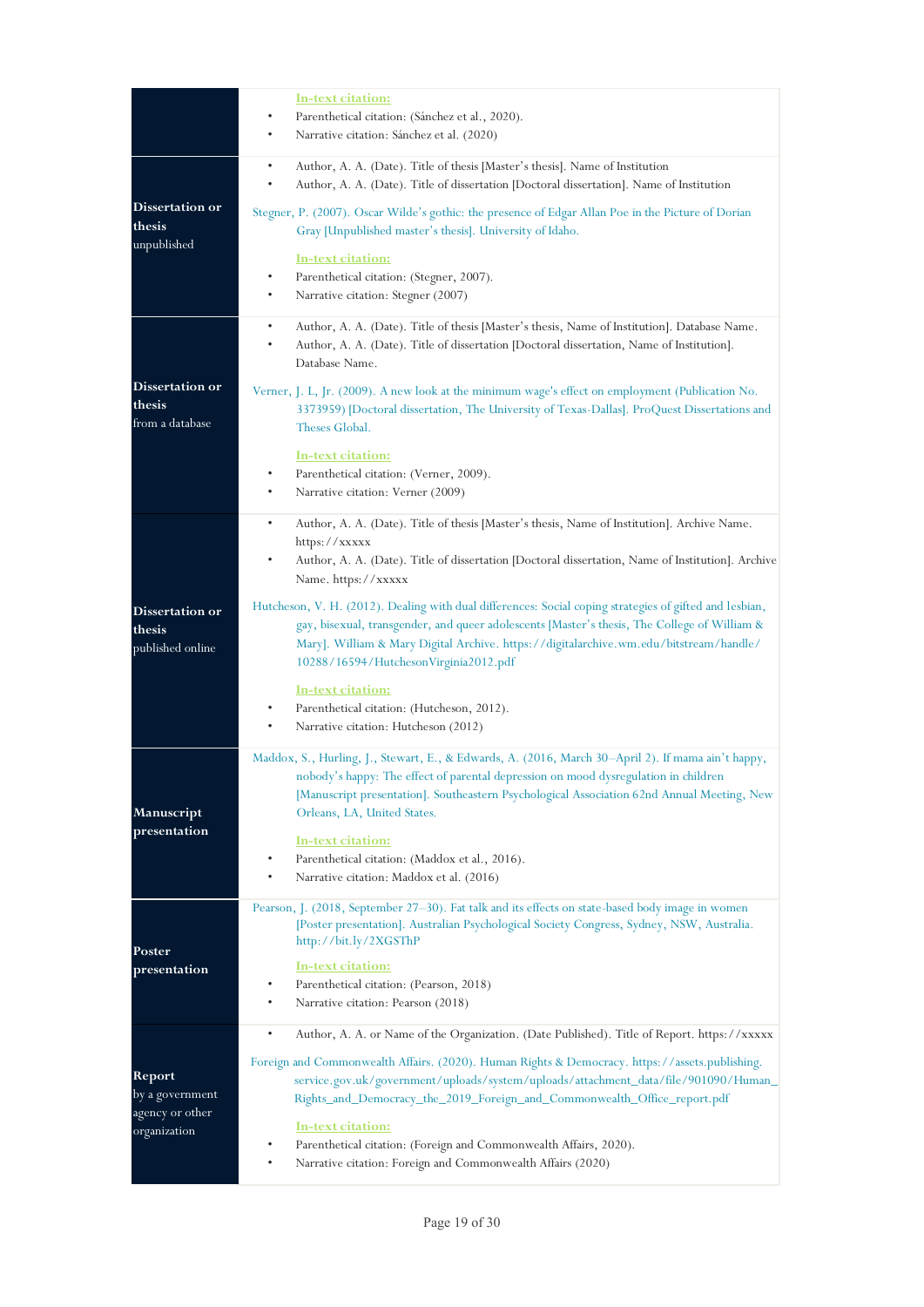|                                        | International Organization for Standardization. (Year). ISO Standard Title. (ISO Standard No.<br>٠<br>xxxxx:year). https://xxxxx                                                                                                                               |
|----------------------------------------|----------------------------------------------------------------------------------------------------------------------------------------------------------------------------------------------------------------------------------------------------------------|
| <b>ISO</b> Standards                   | International Organization for Standardization. (2018). Occupational health and safety management<br>systems—Requirements with guidance for use (ISO Standard No. 45001:2018).<br>https://www.iso.org/standard/63787.html                                      |
|                                        | <u>In-text citation:</u><br>Parenthetical citation: (International Organization for Standardization, 2018).<br>٠<br>Narrative citation: International Organization for Standardization (2018)                                                                  |
|                                        | $\bullet$<br>Author, A. A., & Author B. B. (Year, Month Day). Newsmanuscript Article Title. Website<br>name. https://xxxxx                                                                                                                                     |
| Webpage<br>(with an individual         | Giles, G., & Szalay, E. (2020, August 31). Global economy unlikely to benefit from falling dollar.<br>Financial Times. https://www.ft.com/content/83c16626-f617-4bb3-872e-fd6723a36c11                                                                         |
| author)                                | <u>In-text citation:</u><br>Parenthetical citation: (Giles & Szalay, 2020)<br>Narrative citation: Giles and Szalay (2020)<br>٠                                                                                                                                 |
|                                        | $\bullet$<br>Name of the Organization. (Year, Month Day). Title of the webpage. https://xxxxx                                                                                                                                                                  |
| Webpage                                | World Health Organization. (2020, June 8). Diabetes. https://www.who.int/news-room/fact-<br>sheets/detail/diabetes                                                                                                                                             |
| with an organizational<br>group author | In-text citation:<br>Parenthetical citation: (World Health Organization [WHO], 2020).<br>Narrative citation: World Health Organization (WHO) (2020)                                                                                                            |
|                                        | Name of the Organization/Website. (n.d.). Title of the webpage. https://xxxxx<br>$\bullet$                                                                                                                                                                     |
| Webpage                                | Unesco (n.d.). Financial Flows. Retrieved 31 August, 2020, from<br>https://opendata.unesco.org/financial-flows                                                                                                                                                 |
| with a retrieval date                  | <u>In-text citation:</u><br>Parenthetical citation: (World Health Organization [WHO], 2020).<br>٠<br>Narrative citation: World Health Organization (WHO) (2020)                                                                                                |
|                                        | American Nurses Association. (n.d.). Disaster preparedness. https://www.nursingworld.org/<br>practice-policy/work-environment/health-safety/disaster-preparedness/                                                                                             |
| Webpage<br>without a date              | In-text citation:<br>Parenthetical citation: (American Nurses Association, n.d.).<br>٠<br>Narrative citation: American Nurses Association (n.d.)                                                                                                               |
|                                        | ٠<br>Wikipedia entry. (Year, Month Day)*. In Wikipedia. Retrieved Month day, Year from                                                                                                                                                                         |
|                                        | https://xxxxx<br>Frankenstein. (2020, August 30). In Wikipedia. https://en.wikipedia.org/wiki/Frankenstein                                                                                                                                                     |
| Wikipedia entry                        | <u>In-text citation:</u><br>٠<br>Parenthetical citation: ("Frankenstein", 2020).<br>Narrative citation: "Frankenstein" (2020)<br>٠<br>*Cite the archived version of the page so that readers can retrieve the version you used. Access the archived version on |
|                                        | Wikipedia by selecting "View history" and then the time and date of the version you used.                                                                                                                                                                      |
|                                        | ٠<br>Author, F. M. (Year, Month Day). Title of blog post. Blog Title. https://xxxxx                                                                                                                                                                            |
| <b>Blog post</b>                       | Laden, G. (2011, May 8). A history of childbirth and misconceptions about life expectancy. Science<br>Blogs. https://scienceblogs.com/gregladen/2011/05/a_history_of_childbirth_and_mi.php                                                                     |
|                                        | <u>In-text citation:</u><br>Parenthetical citation: (Laden, 2011).<br>Narrative citation: Laden (2011)                                                                                                                                                         |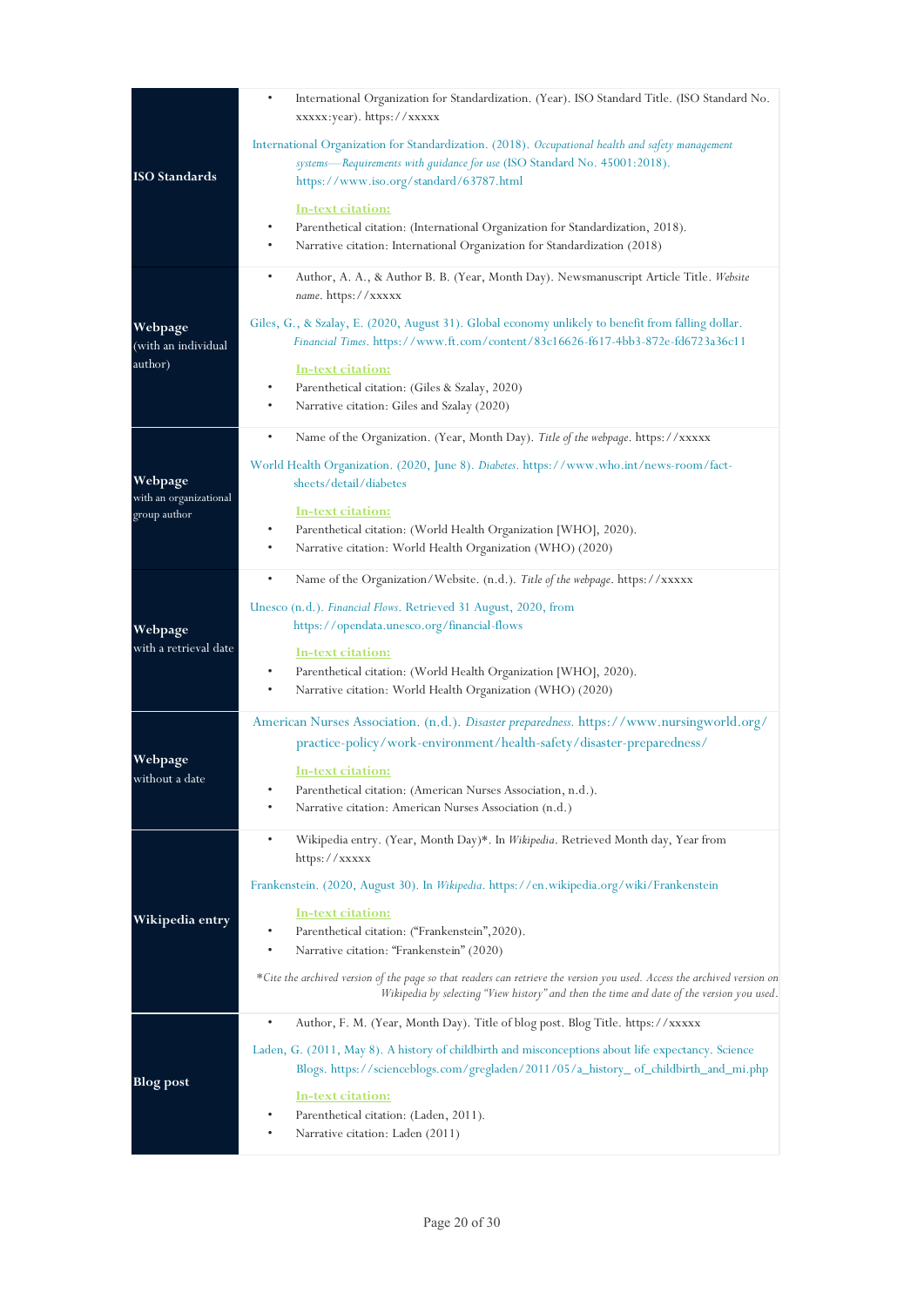| <b>Twitter profile</b> | Author, A. A. [@username]. (n.d.). Tweets [Twitter profile]. Twitter. Retrieved Month Day,<br>$\bullet$<br>Year, from https://xxxxx<br>Clarivate Web of Science [@webofscience]. (n.d.). Tweets [Twitter profile]. Twitter. Retrieved<br>August 30, 2020, from https://twitter.com/webofscience<br>In-text citation:<br>Parenthetical citation: (Clarivate Web of Science, n.d.).<br>٠<br>Narrative citation: Clarivate Web of Science (n.d.)<br>$\bullet$                                                                                                                             |
|------------------------|----------------------------------------------------------------------------------------------------------------------------------------------------------------------------------------------------------------------------------------------------------------------------------------------------------------------------------------------------------------------------------------------------------------------------------------------------------------------------------------------------------------------------------------------------------------------------------------|
| <b>Tweet</b>           | Author, A. A. [ $@$ username]. (Year, Month Day). Content of the post up to the first 20 words<br>$\bullet$<br>[Description of audiovisuals] [Tweet]. Twitter. https://xxxxx<br>Gates, B. [@BillGates]. (2020, August 30). Happy 90th birthday, Warren! [Video attached] [Tweet].<br>Twitter.https://twitter.com/BillGates/status/1300110509455282176<br>In-text citation:<br>Parenthetical citation: (Laden, 2011).<br>$\bullet$<br>Narrative citation: Laden (2011)<br>٠                                                                                                             |
| Religious Work         | King James Bible. (2017). King James Bible Online. https://www.kingjamesbibleonline.org/ (Original<br>work published 1769)<br>The Qur'an (M. A. S. Abdel Haleem, Trans.). (2004). Oxford University Press.<br>The Torah: The five books of Moses (3rd ed.). (2015). The Jewish Publication Society. (Original work<br>published 1962)<br>In-text citation:<br>Parenthetical citations: (King James Bible, 1769/2017; The Qur'an, 2004; The Torah,<br>٠<br>1962/2015<br>Narrative citations: King James Bible (1769/2017), The Qur'an (2004), and The Torah<br>$\bullet$<br>(1962/2015) |

#### <span id="page-24-0"></span>**7.3. Permissions**

It is the sole responsibility of the author/s to ensure that the necessary permissions have been obtained from the original author/s to use images, figures, models or other significant content from other sources in their the manuscript if the original publisher holds the copyright.

EPr collaborates with Similarity Check, a service offered by CrossRef and powered by iThenticate software which is used to screen new submissions for plagiarism. All submissions are routinely screened for plagiarism as part of the review process.

For further information please refer to the following page for guidelines on EPr's ethical policy, originality and referencing:<https://www.europeanproceedings.com/page/policy-ethical>

#### <span id="page-24-1"></span>**7.4. Plagiarism & Self-plagiarism**

It is the responsibility of author/s to ensure that their manuscripts are free of plagiarism and/or selfplagiarism prior to submission. Permissions to use materials from other sources must be obtained from other author/s and publishers, where appropriate.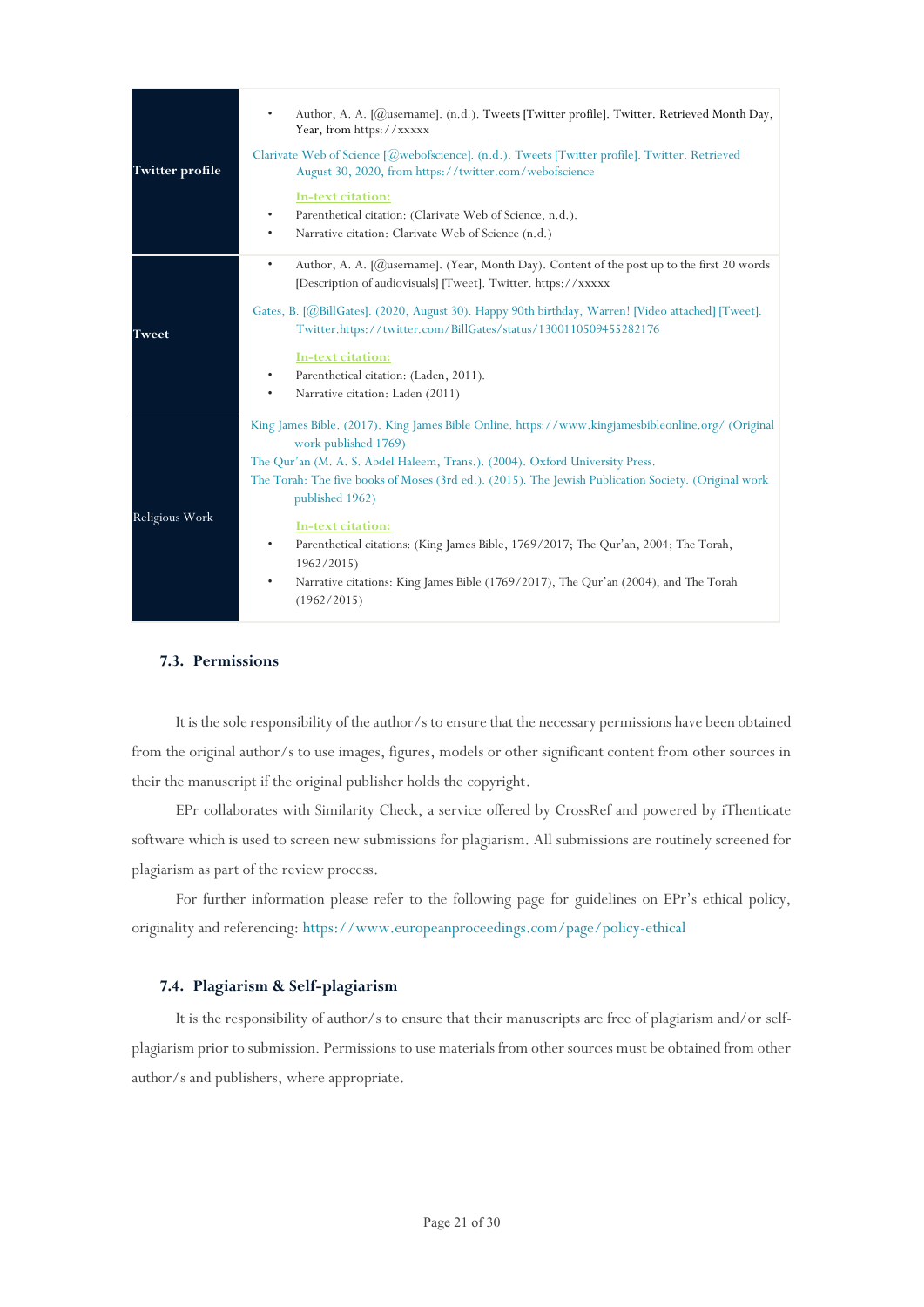# <span id="page-25-0"></span>**8. SUPPLEMENTAL INFORMATION FOR AUTHORS**

#### <span id="page-25-1"></span>**8.1. Copyright & Conflict of Interest Disclaimer**

Copyright & conflict of interest forms are accessible via the webpage of each EPr Series. When submitting the manuscript, the corresponding author must submit the completed and signed copyright & conflict of interest disclaimer forms, either as a scanned PDF or image file (.png, .jpg) to the organisers/volume editors. Please take note that the manuscript will not be processed if these documents (copyright & conflict of interest disclaimer) are not submitted.

# <span id="page-25-2"></span>**8.2. Contact Author Information**

It is mandatory that the corresponding author provides a current and valid email address, while emails for co-authors are optional. A working email is essential for organisors/volume editors to contact author/s with important announcements or regarding the manuscript. Additionally, upon publication, an announcement will be mailed to all authors.

#### <span id="page-25-3"></span>**8.3. ORCID**

All authors are strongly encouraged to register for an ORCID and associate it to their the manuscript. The ORCID allows authors to manage publication information effectively and enhance their research profile. With an ORCID, authors can be assured that all their publications are correctly attributed to them and facilitate tracking by funders, institutions and other researchers.

If you haven't registered for an ORCID iD yet, [Register](https://orcid.org/) for your unique ORCID identifier. It only takes a minute to complete your details to obtain your ORCID.

#### <span id="page-25-4"></span>**8.4. Open Access and Licensing**

European Proceedings is committed to Open Access (OA) publishing for our entire stable of publications in order to facilitate the rapid development of all research areas and make scientific works available and accessible for everyone to read without financial, legal, or technical constraints.

All articles in the European Proceedings digital library are available through "Gold Open Access" and bear Creative Commons Licenses either CC BY or CC BY-NC-ND licenses that permit the articles to be immediately, freely and permanently available online for everyone to read, download and share.

#### <span id="page-25-5"></span>**8.5. Online Publication of the Manuscript**

Upon publication of the Proceedings online, all articles will be available in PDF, XML, and HTML formats. No changes are allowed after this stage. Upon publication, each proceedings issue is allocated an ISBN number, and all articles can still be individually cited using its assigned DOI number.

For further information about EPr's correction and retraction policy, please see <https://www.europeanproceedings.com/page/policy-correction-and-retraction>

To further explore our digital archiving and sharing policy please see <https://www.europeanproceedings.com/page/policy-digital-archiving-and-sharing>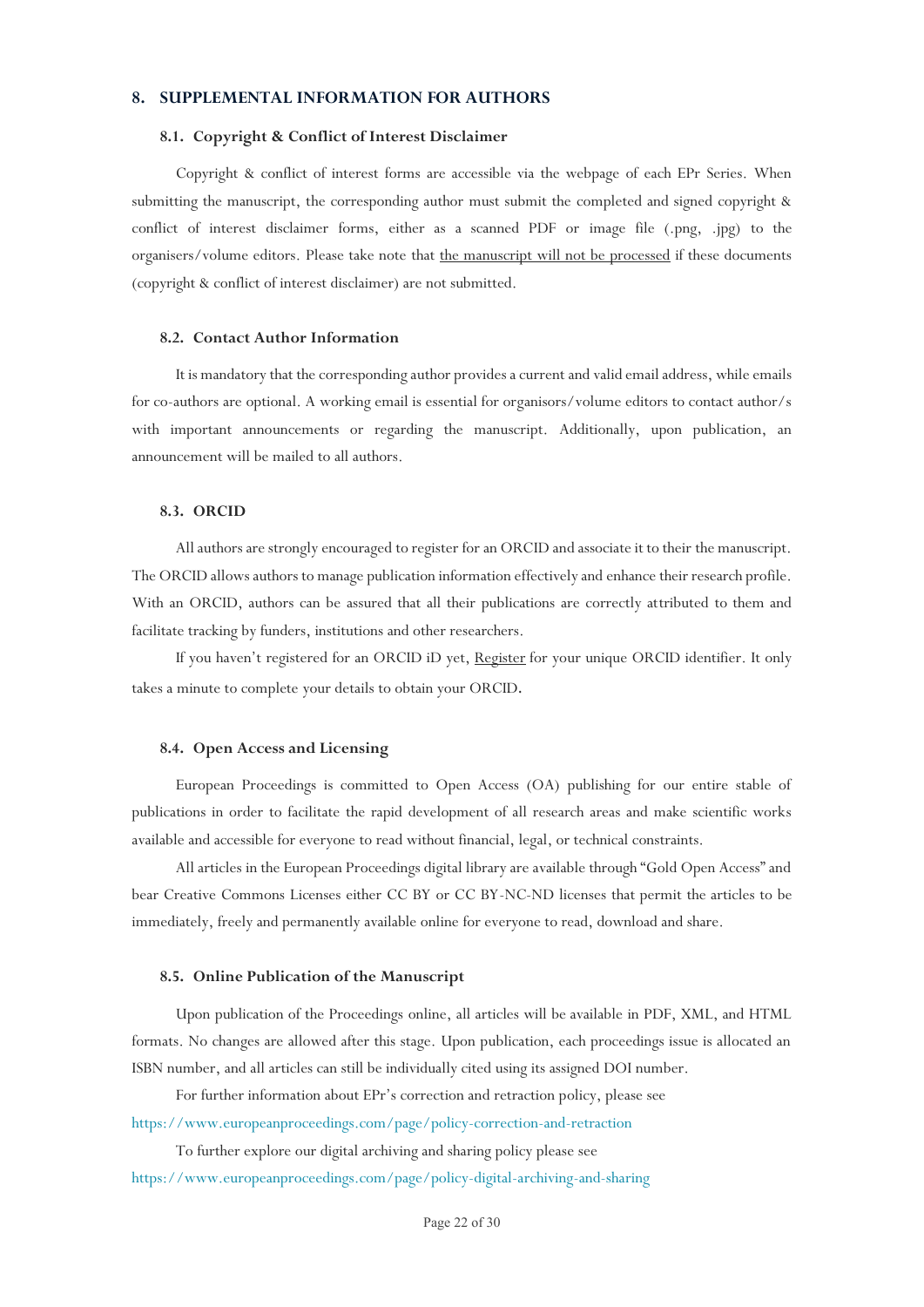# <span id="page-26-0"></span>**9. MANUSCRIPT SUBMISSION CHECKLIST**

Once the manuscript is ready for submission, authors are strongly encouraged to check the manuscript to ensure that it satisfies the criteria below:

### Language

o Only manuscripts that are written in standard, internationally accepted English will be considered for publication. Non-English speaking authors are strongly encouraged to use a good editorial service or get the help of proficient colleagues to avoid the manuscript being rejected because of unacceptable language.

#### Format

- o Is the entire the manuscript including quotations, references, content footnotes, and figure captions - 1.5-spaced?
- o Is the manuscript neatly prepared?
- o Are the top and bottom margins 2 cm. and left and right 3 cm?
- o Are the title page, abstract, references, appendices, content footnotes, tables and figures on separate pages?
- o Are the figure captions on the same page as the figures? Are the manuscript elements ordered in sequence, with the text pages between the abstract and the references?
- o Are all pages numbered in sequence, starting with the title page?

#### Title Page and Abstract

- o Is the title no more than 12 words?
- o Does the byline reflect the institution or institutions where the work was conducted?
- o Does the title page include the running head, article title, byline, and author identification?
- o Does the abstract range between 150 and 250 words?

# Paragraphs and Headings

- o Is each paragraph longer than a single sentence but not longer than one manuscript page?
- o Do the levels of headings accurately reflect the organization of the manuscript?
- o Do all headings of the same level appear in the same format?

#### Abbreviations

- o Are unnecessary abbreviations eliminated and necessary ones explained?
- o Are abbreviations in tables and figures explained in the table notes and figure captions or legends?

#### Mathematics and Statistics

o Are Greek letters and all but the most common mathematical symbols identified on the manuscript?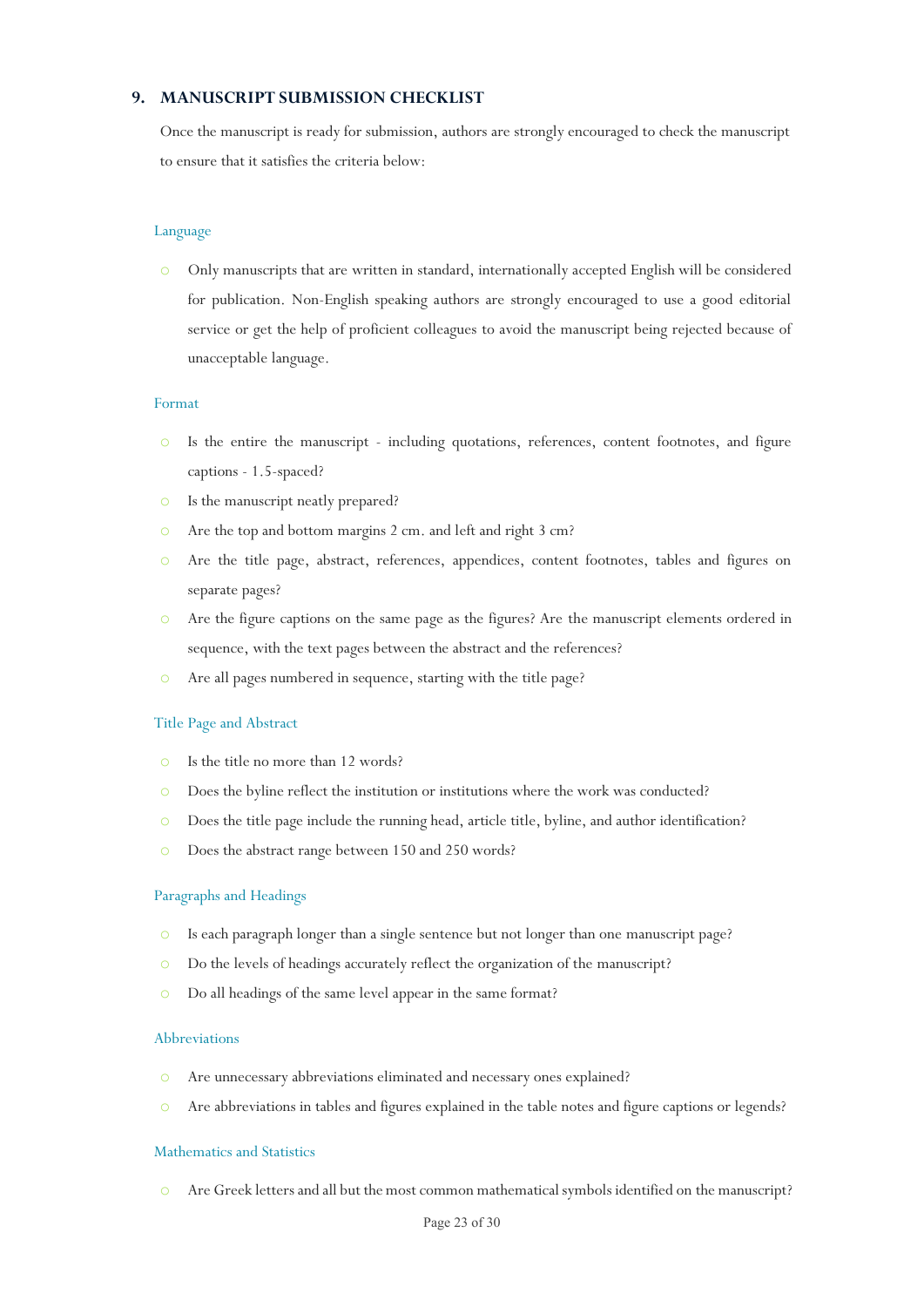o Are all non-Greek letters that are used as statistical symbols for algebraic variables in italics?

#### Units of Measurement

- Are metric equivalents for all non-metric units provided
- Are all metric and non-metric units with numeric values (except some measurements of time) abbreviated?

# Length

o The word limit for manuscripts submitted for consideration to European Proceedings is 5000 words (approx. min 5 pages - max 10 pages). The word limit does not include the abstract, reference list, figures, or tables. Appendices, however, are included in the word limit.

#### References

- o Are references cited both in-text and in the reference list?
- o Do the text citations and reference list entries agree both in spelling and in date?
- o Are journal titles in the reference list spelled out fully?
- o Are the references (both in the parenthetical text citations and in the reference list) ordered alphabetically by the authors' surnames?
- o Are inclusive page numbers for all articles or chapters in books provided in the reference list?
- o Where applicable, are references to studies included in meta-analysis preceded by an asterisk?
- $\circ$  Is the literature current, with the majority of works (2/3) having been published no more than 5 years from the date of publication.

#### Notes and Footnotes

- o Is the departmental affiliation given for each author in the author note?
- o Does the author note include both the author's current affiliation if it is different from the byline affiliation and a current address for correspondence?
- o Does the author note disclose special circumstances about the article (portions presented at a meeting, student manuscript as basis for the article, report of a longitudinal study, relationship that may be perceived as a conflict of interest?
- o In the text, are all footnotes indicated, and are footnote numbers correctly located?

#### Tables and Figures

- o Does every table column, including the stub column, have a heading?
- o Are the figures submitted in a file format acceptable to the publisher?
- o Have the figures been prepared at a resolution sufficient to produce a high-quality image?
- o Are all figures numbered consecutively with Arabic numerals?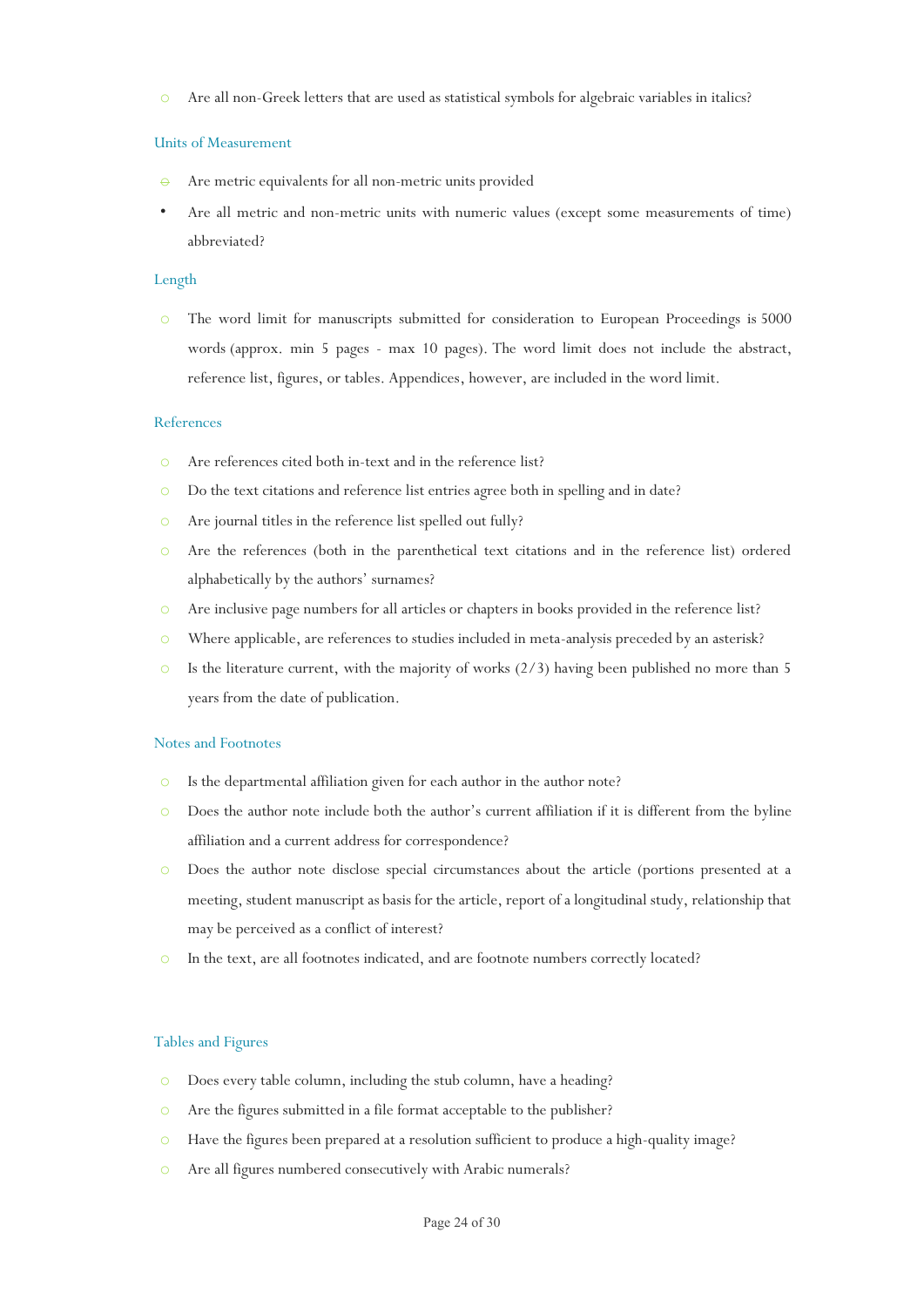- o Are all figures and tables mentioned in the text and numbered in the order in which they are mentioned?
- o Is lettering in a figure no smaller than 8 points and no larger than 14 points?
- o Are the elements in the figures large enough to remain legible after the figure has been reduced to the width of a journal column or page?

# Copyright and Quotations

- o Is written permission to use previously published materials like photographs, images, tests or portions of tests, tables or figures, etc enclosed with the the manuscript?
- o Are page or paragraph numbers provided for all in-text quotations?

# Submitting the manuscript

o Upload it to the account created for you by the conference organiser/volume editors.